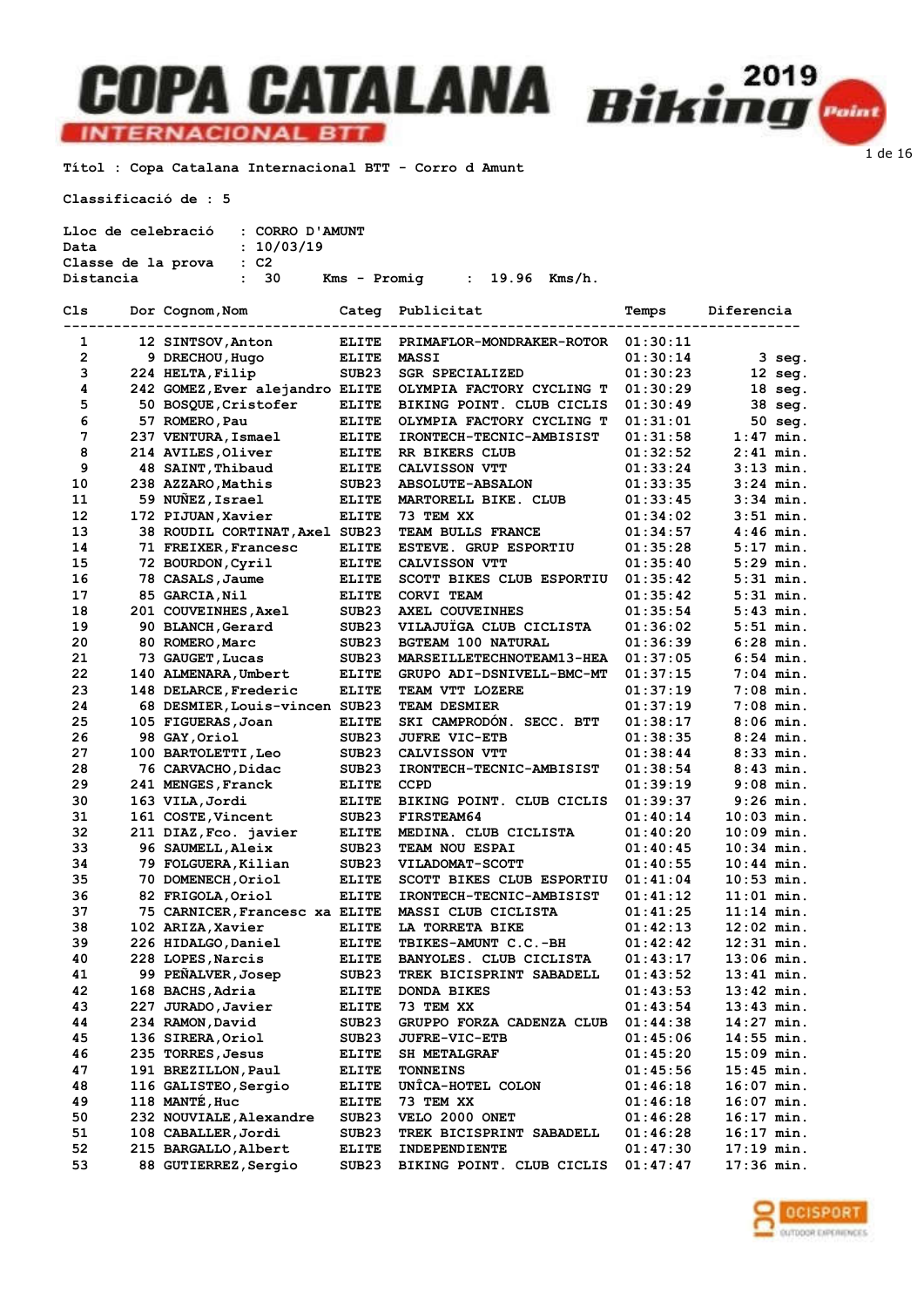| 54 | 156 MONTEIL, Gauthier    | SUB <sub>23</sub> | TEAM VTT LOZERE                  | 01:48:20 | 18:09 min.   |
|----|--------------------------|-------------------|----------------------------------|----------|--------------|
| 55 | 186 ALLEGRI, Pietro      | <b>ELITE</b>      | CYCLOCAT CLUB CICLISTA TE        | 01:48:35 | $18:24$ min. |
| 56 | 95 QUINTANA, Joan        | <b>ELITE</b>      | RADIKALBIKES-ARTSPORT            | 01:48:57 | $18:46$ min. |
| 57 | 110 PORTA I, Eduard      | <b>ELITE</b>      | <b>BAIX TER-JODOFI</b>           | 01:48:58 | 18:47 min.   |
| 58 | 223 GARCIA, Francesc     | <b>ELITE</b>      | LES FRANQUESES V.UNIÓ CIC        | 01:49:40 | $19:29$ min. |
| 59 | 216 BELMON, Florian      | SUB <sub>23</sub> | TEAM V20                         | 01:49:53 | 19:42 min.   |
| 60 | 147 ROMAN, Adrian        | <b>ELITE</b>      | TREVOL BIKESPORTS. CLUB C        | 01:49:58 | $19:47$ min. |
| 61 | 113 FARRE, Biel          | SUB <sub>23</sub> | BARCELONA BH CONCEPT-BICI        | 01:50:50 | $20:39$ min. |
| 62 | 239 FERRER, Oscar        | <b>ELITE</b>      | SCOTT BIKES CLUB ESPORTIU        | 01:50:50 | 20:39 min.   |
| 63 | 126 RUBIO, Miquel angel  | <b>ELITE</b>      | UNÎCA-HOTEL COLON                | 01:51:42 | $21:31$ min. |
| 64 | 240 FOURCEAUX, Corentin  | <b>ELITE</b>      | ES AUMALE CYCLISME               | 01:51:55 | $21:44$ min. |
| 65 | 230 MOYA, Gerard         | <b>ELITE</b>      | <b>RAVET BIKE</b>                | 01:51:55 | $21:44$ min. |
| 66 | 137 BADRENAS, Oriol      | <b>ELITE</b>      | SALA SPORT BIKE                  | 01:52:55 | $22:44$ min. |
| 67 | 119 ARTIGAS, Carlos      | SUB <sub>23</sub> | TBIKES-AMUNT C.C.-BH             | 01:52:56 | $22:45$ min. |
| 68 | 152 MARSÓ, Guillem       | SUB <sub>23</sub> | <b>JUFRE VIC-ETB</b>             | 01:53:02 | $22:51$ min. |
| 69 | 202 OLIVER, David        | <b>ELITE</b>      | BIKING POINT. CLUB CICLIS        | 01:53:50 | $23:39$ min. |
| 70 | 127 VIDAL, Benjamin      | SUB <sub>23</sub> | REVEL SC                         | 01:54:18 | $24:07$ min. |
| 71 | 104 VALLE, Iván          | SUB <sub>23</sub> | UNÎCA-HOTEL COLON                | 01:54:23 | 24:12 min.   |
| 72 | 166 JO, Aleix            | <b>ELITE</b>      | <b>3HM CLUB ESPORTIU</b>         | 01:54:46 | 24:35 min.   |
| 73 | 146 RATERA, Marc         | SUB23             | <b>BICIOCASION BARCELONA-OPE</b> | 01:56:13 | $26:02$ min. |
| 74 | 122 RODRIGUEZ, Xavi      | SUB <sub>23</sub> | CICLES SANS. ASSOC. CLUB         | 01:56:14 | 26:03 min.   |
| 75 | 218 BOURDON, Raphael     | SUB <sub>23</sub> | <b>ROC EVASION</b>               | 01:58:33 | 28:22 min.   |
| 76 | 190 ESPADALE, Pol        | <b>ELITE</b>      | BIKE TANDEM CLUB ESPORTIU        | 02:00:26 | 30:15 min.   |
| 77 | 135 BAQUER, Albert       | SUB <sub>23</sub> | <b>BAIX TER-JODOFI</b>           | 01:30:20 | 1 Vts        |
| 78 | 162 ALCANTARA, Antonio   | SUB <sub>23</sub> | TBIKES-AMUNT C.C.-BH             | 01:30:51 | 1 Vts        |
| 79 | 92 FONT, Emili           | SUB <sub>23</sub> | <b>CORVI TEAM</b>                | 01:31:20 | 1 Vts        |
| 80 | 101 GARCIA, Juan luis    | <b>ELITE</b>      | JUANITO. CLUB PEÑA CICLIS        | 01:31:21 | 1 Vts        |
| 81 | 207 VIÑOLA, Marc         | <b>ELITE</b>      | ONE TO ONE ENTRENADORS           | 01:31:21 | 1 Vts        |
| 82 | 149 ORTIZ, Alex          | <b>ELITE</b>      | CS COMPROSER-PC MORENITO         | 01:32:04 | 1 Vts        |
| 83 | 134 RODRIGUEZ, Eric      | SUB <sub>23</sub> | <b>CORVI TEAM</b>                | 01:32:12 | 1 Vts        |
| 84 | 221 CEBRIA, Jordi        | SUB <sub>23</sub> | SALA SPORT BIKE                  | 01:32:20 | 1 Vts        |
| 85 | 121 RUIZ, Jonathan       | SUB <sub>23</sub> | ADDICT BIKES RACING TEAM         | 01:33:14 | 1 Vts        |
| 86 | 236 TRIGOS, Oriol        | SUB <sub>23</sub> | ADN PROCYCLING TEAM              | 01:33:39 | 1 Vts        |
| 87 | 112 RUIZ, Eddy           | SUB <sub>23</sub> | LA RIBA CLUB CICLISTA            | 01:33:40 | 1 Vts        |
| 88 | 171 RODRIGUEZ, Jonatan   | <b>ELITE</b>      | ADDICT BIKES RACING TEAM         | 01:34:14 | 1 Vts        |
| 89 | 132 GAMERO, Erik         | SUB <sub>23</sub> | <b>BAIX TER-JODOFI</b>           | 01:34:24 | 1 Vts        |
| 90 | 213 MONTASELL, Xavier    | <b>ELITE</b>      | LA TORRETA BIKE                  | 01:34:48 | 1 Vts        |
| 91 | 225 HERNÁNDEZ, Alejandro | SUB <sub>23</sub> | ATTITUDE BIKES CLUB CICLI        | 01:34:58 | 1 Vts        |
| 92 | 111 JIMENEZ, Axel        | <b>ELITE</b>      | CS COMPROSER-PC MORENITO         | 01:35:32 | 1 Vts        |
| 93 | 170 SANCHEZ, Jonathan    | <b>ELITE</b>      | ADDICT BIKES RACING TEAM         | 01:36:04 | 1 Vts        |
| 94 | 219 CALVERA, Joan        | <b>ELITE</b>      | UNÎCA-HOTEL COLON                | 01:37:45 | 1 Vts        |
| 95 | 231 NOTARIO, Jesus       | SUB <sub>23</sub> | <b>RAVET BIKE</b>                | 01:43:38 | 1 Vts        |

Classificació de : ELITES

| 1  |     | 12 SINTSOV, Anton         | <b>ELITE</b> | PRIMAFLOR-MONDRAKER-ROTOR              | 01:30:11 |             |
|----|-----|---------------------------|--------------|----------------------------------------|----------|-------------|
| 2  |     | 9 DRECHOU, Hugo           | <b>ELITE</b> | <b>MASSI</b>                           | 01:30:14 | $3$ seg.    |
| 3  |     | 242 GOMEZ, Ever alejandro | <b>ELITE</b> | OLYMPIA FACTORY CYCLING T              | 01:30:29 | $18$ seg.   |
| 4  | 50. | BOSQUE, Cristofer         | <b>ELITE</b> | BIKING POINT. CLUB CICLIS              | 01:30:49 | 38 seg.     |
| 5  | 57  | ROMERO, Pau               | <b>ELITE</b> | OLYMPIA FACTORY CYCLING T              | 01:31:01 | 50 seg.     |
| 6  | 237 | VENTURA, Ismael           | <b>ELITE</b> | IRONTECH-TECNIC-AMBISIST               | 01:31:58 | $1:47$ min. |
| 7  |     | 214 AVILES, Oliver        | <b>ELITE</b> | <b>RR BIKERS CLUB</b>                  | 01:32:52 | $2:41$ min. |
| 8  |     | 48 SAINT, Thibaud         | <b>ELITE</b> | CALVISSON VTT                          | 01:33:24 | $3:13$ min. |
| 9  |     | 59 NUNEZ, Israel          | <b>ELITE</b> | MARTORELL BIKE. CLUB                   | 01:33:45 | $3:34$ min. |
| 10 |     | 172 PIJUAN, Xavier        | <b>ELITE</b> | 73 TEM XX                              | 01:34:02 | $3:51$ min. |
| 11 |     | 71 FREIXER, Francesc      | <b>ELITE</b> | <b>ESTEVE. GRUP ESPORTIU</b>           | 01:35:28 | $5:17$ min. |
| 12 | 72. | BOURDON, Cyril            | <b>ELITE</b> | CALVISSON VTT                          | 01:35:40 | $5:29$ min. |
| 13 |     | 78 CASALS, Jaume          | <b>ELITE</b> | SCOTT BIKES CLUB ESPORTIU              | 01:35:42 | $5:31$ min. |
| 14 | 85  | GARCIA, Nil               | <b>ELITE</b> | CORVI TEAM                             | 01:35:42 | $5:31$ min. |
| 15 |     | 140 ALMENARA, Umbert      | <b>ELITE</b> | GRUPO ADI-DSNIVELL-BMC-MT              | 01:37:15 | $7:04$ min. |
| 16 |     | 148 DELARCE, Frederic     | <b>ELITE</b> | TEAM VTT LOZERE                        | 01:37:19 | $7:08$ min. |
| 17 |     | 105 FIGUERAS, Joan        | <b>ELITE</b> | SKI CAMPRODON. SECC. BTT               | 01:38:17 | $8:06$ min. |
| 18 |     | 241 MENGES, Franck        | <b>ELITE</b> | <b>CCPD</b>                            | 01:39:19 | $9:08$ min. |
| 19 |     | 163 VILA, Jordi           | <b>ELITE</b> | <b>BIKING</b><br>POINT.<br>CLUB CICLIS | 01:39:37 | $9:26$ min. |
|    |     |                           |              |                                        |          |             |

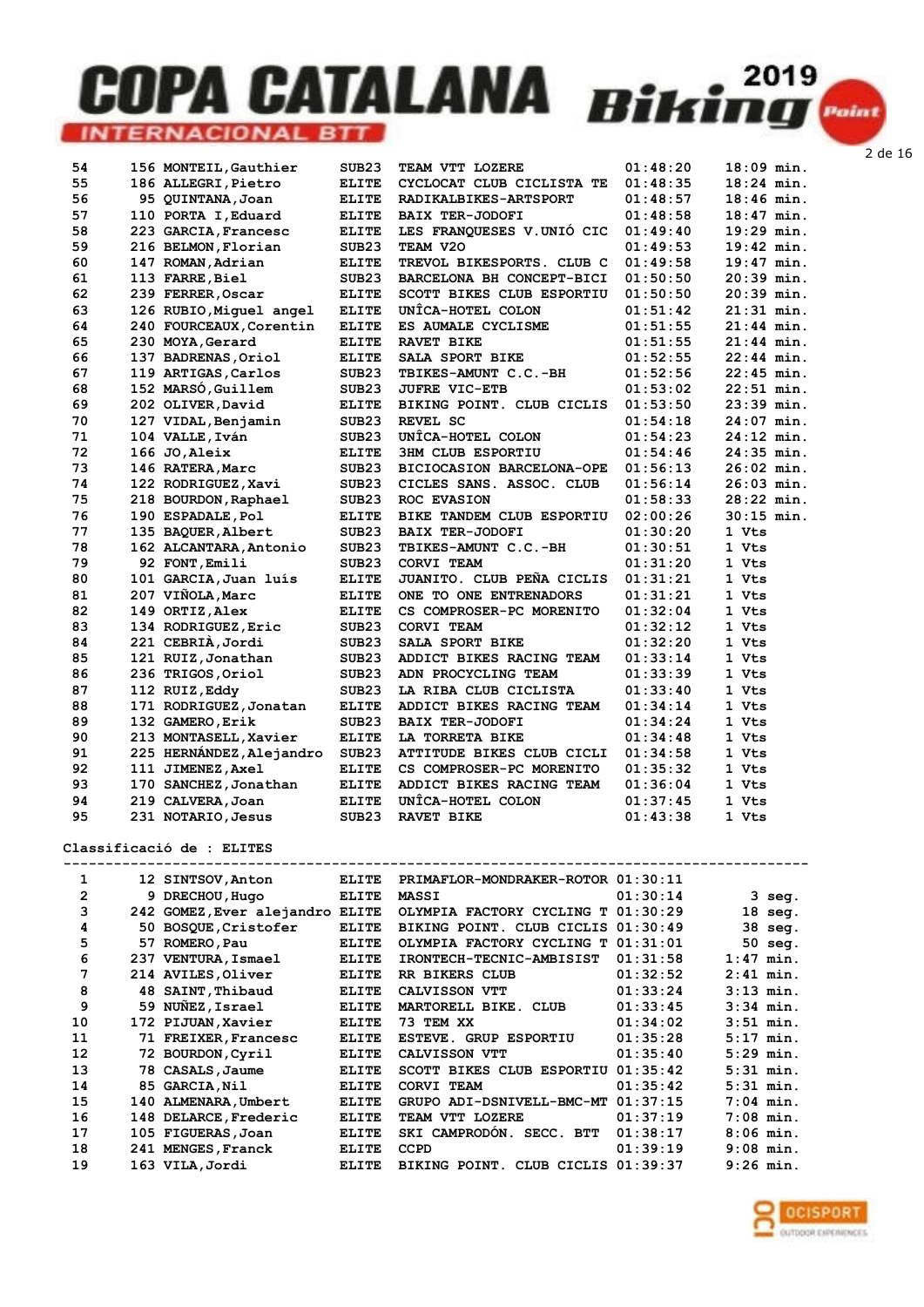| 20 |     | 211 DIAZ, Fco. javier          | <b>ELITE</b> | MEDINA. CLUB CICLISTA              | 01:40:20 | $10:09$ min. |
|----|-----|--------------------------------|--------------|------------------------------------|----------|--------------|
| 21 |     | 70 DOMENECH, Oriol             | <b>ELITE</b> | SCOTT BIKES CLUB ESPORTIU          | 01:41:04 | $10:53$ min. |
| 22 |     | 82 FRIGOLA, Oriol              | <b>ELITE</b> | IRONTECH-TECNIC-AMBISIST           | 01:41:12 | $11:01$ min. |
| 23 |     | 75 CARNICER, Francesc xa ELITE |              | MASSI CLUB CICLISTA                | 01:41:25 | $11:14$ min. |
| 24 |     | 102 ARIZA, Xavier              | <b>ELITE</b> | LA TORRETA BIKE                    | 01:42:13 | $12:02$ min. |
| 25 |     | 226 HIDALGO, Daniel            | <b>ELITE</b> | TBIKES-AMUNT C.C.-BH               | 01:42:42 | $12:31$ min. |
| 26 |     | 228 LOPES, Narcis              | <b>ELITE</b> | BANYOLES. CLUB CICLISTA            | 01:43:17 | $13:06$ min. |
| 27 |     | 168 BACHS, Adria               | <b>ELITE</b> | <b>DONDA BIKES</b>                 | 01:43:53 | $13:42$ min. |
| 28 | 227 | JURADO, Javier                 | <b>ELITE</b> | 73 TEM XX                          | 01:43:54 | $13:43$ min. |
| 29 | 235 | <b>TORRES, Jesus</b>           | <b>ELITE</b> | <b>SH METALGRAF</b>                | 01:45:20 | $15:09$ min. |
| 30 |     | 191 BREZILLON, Paul            | <b>ELITE</b> | <b>TONNEINS</b>                    | 01:45:56 | $15:45$ min. |
| 31 |     | 116 GALISTEO, Sergio           | <b>ELITE</b> | UNÎCA-HOTEL COLON                  | 01:46:18 | $16:07$ min. |
| 32 |     | 118 MANTÉ, Huc                 | <b>ELITE</b> | 73 TEM XX                          | 01:46:18 | $16:07$ min. |
| 33 |     | 215 BARGALLO, Albert           | <b>ELITE</b> | INDEPENDIENTE                      | 01:47:30 | $17:19$ min. |
| 34 |     | 186 ALLEGRI, Pietro            | <b>ELITE</b> | CYCLOCAT CLUB CICLISTA TE 01:48:35 |          | $18:24$ min. |
| 35 |     | 95 OUINTANA, Joan              | <b>ELITE</b> | RADIKALBIKES-ARTSPORT              | 01:48:57 | $18:46$ min. |
| 36 |     | 110 PORTA I.Eduard             | <b>ELITE</b> | <b>BAIX TER-JODOFI</b>             | 01:48:58 | $18:47$ min. |
| 37 |     | 223 GARCIA, Francesc           | <b>ELITE</b> | LES FRANQUESES V.UNIÓ CIC 01:49:40 |          | $19:29$ min. |
| 38 |     | 147 ROMAN, Adrian              | <b>ELITE</b> | TREVOL BIKESPORTS. CLUB C 01:49:58 |          | $19:47$ min. |
| 39 |     | 239 FERRER, Oscar              | <b>ELITE</b> | SCOTT BIKES CLUB ESPORTIU 01:50:50 |          | $20:39$ min. |
| 40 |     | 126 RUBIO, Miquel angel        | <b>ELITE</b> | UNÎCA-HOTEL COLON                  | 01:51:42 | $21:31$ min. |
| 41 |     | 240 FOURCEAUX, Corentin        | <b>ELITE</b> | ES AUMALE CYCLISME                 | 01:51:55 | $21:44$ min. |
| 42 |     | 230 MOYA, Gerard               | <b>ELITE</b> | <b>RAVET BIKE</b>                  | 01:51:55 | $21:44$ min. |
| 43 |     | 137 BADRENAS, Oriol            | <b>ELITE</b> | SALA SPORT BIKE                    | 01:52:55 | $22:44$ min. |
| 44 |     | 202 OLIVER, David              | <b>ELITE</b> | BIKING POINT. CLUB CICLIS 01:53:50 |          | $23:39$ min. |
| 45 |     | 166 JO, Aleix                  | <b>ELITE</b> | <b>3HM CLUB ESPORTIU</b>           | 01:54:46 | $24:35$ min. |
| 46 |     | 190 ESPADALE, Pol              | <b>ELITE</b> | BIKE TANDEM CLUB ESPORTIU 02:00:26 |          | $30:15$ min. |
| 47 |     | 101 GARCIA, Juan luís          | <b>ELITE</b> | JUANITO. CLUB PEÑA CICLIS 01:31:21 |          | 1 Vts        |
| 48 |     | 207 VIÑOLA, Marc               | <b>ELITE</b> | ONE TO ONE ENTRENADORS             | 01:31:21 | 1 Vts        |
| 49 |     | 149 ORTIZ, Alex                | <b>ELITE</b> | CS COMPROSER-PC MORENITO           | 01:32:04 | 1 Vts        |
| 50 |     | 171 RODRIGUEZ, Jonatan         | <b>ELITE</b> | ADDICT BIKES RACING TEAM           | 01:34:14 | 1 Vts        |
| 51 |     | 213 MONTASELL, Xavier          | <b>ELITE</b> | LA TORRETA BIKE                    | 01:34:48 | 1 Vts        |
| 52 |     | 111 JIMENEZ, Axel              | <b>ELITE</b> | CS COMPROSER-PC MORENITO           | 01:35:32 | 1 Vts        |
| 53 |     | 170 SANCHEZ, Jonathan          | <b>ELITE</b> | ADDICT BIKES RACING TEAM           | 01:36:04 | 1 Vts        |
| 54 |     | 219 CALVERA, Joan              | <b>ELITE</b> | UNÎCA-HOTEL COLON                  | 01:37:45 | 1 Vts        |

Classificació de : SUB23

| 1              |     | 224 HELTA, Filip               | SUB <sub>23</sub> | <b>SGR SPECIALIZED</b>             | 01:30:23 |              | seq. |
|----------------|-----|--------------------------------|-------------------|------------------------------------|----------|--------------|------|
| $\overline{2}$ |     | 238 AZZARO, Mathis             | SUB23             | <b>ABSOLUTE-ABSALON</b>            | 01:33:35 | $3:12$ min.  |      |
| 3              |     | 38 ROUDIL CORTINAT, Axel SUB23 |                   | TEAM BULLS FRANCE                  | 01:34:57 | $4:34$ min.  |      |
| 4              | 201 | COUVEINHES, Axel               | SUB <sub>23</sub> | AXEL COUVEINHES                    | 01:35:54 | $5:31$ min.  |      |
| 5              |     | 90 BLANCH, Gerard              | SUB <sub>23</sub> | VILAJUÏGA CLUB CICLISTA            | 01:36:02 | $5:39$ min.  |      |
| 6              | 80  | ROMERO, Marc                   | SUB <sub>23</sub> | <b>BGTEAM 100 NATURAL</b>          | 01:36:39 | $6:16$ min.  |      |
| 7              |     | 73 GAUGET, Lucas               | SUB <sub>23</sub> | MARSEILLETECHNOTEAM13-HEA 01:37:05 |          | $6:42$ min.  |      |
| 8              | 68  | DESMIER, Louis-vincen SUB23    |                   | TEAM DESMIER                       | 01:37:19 | $6:56$ min.  |      |
| 9              | 98. | GAY, Oriol                     | SUB <sub>23</sub> | <b>JUFRE VIC-ETB</b>               | 01:38:35 | $8:12$ min.  |      |
| 10             |     | 100 BARTOLETTI, Leo            | SUB <sub>23</sub> | CALVISSON VTT                      | 01:38:44 | $8:21$ min.  |      |
| 11             |     | 76 CARVACHO, Didac             | SUB23             | IRONTECH-TECNIC-AMBISIST           | 01:38:54 | $8:31$ min.  |      |
| 12             |     | 161 COSTE, Vincent             | SUB <sub>23</sub> | FIRSTEAM64                         | 01:40:14 | $9:51$ min.  |      |
| 13             |     | 96 SAUMELL, Aleix              | SUB23             | TEAM NOU ESPAI                     | 01:40:45 | $10:22$ min. |      |
| 14             | 79  | FOLGUERA, Kilian               | SUB <sub>23</sub> | VILADOMAT-SCOTT                    | 01:40:55 | $10:32$ min. |      |
| 15             | 99. | PEÑALVER, Josep                | SUB <sub>23</sub> | TREK BICISPRINT SABADELL           | 01:43:52 | $13:29$ min. |      |
| 16             |     | 234 RAMON, David               | SUB <sub>23</sub> | GRUPPO FORZA CADENZA CLUB          | 01:44:38 | $14:15$ min. |      |
| 17             |     | 136 SIRERA, Oriol              | SUB <sub>23</sub> | JUFRE-VIC-ETB                      | 01:45:06 | $14:43$ min. |      |
| 18             |     | 232 NOUVIALE, Alexandre        | SUB <sub>23</sub> | VELO 2000 ONET                     | 01:46:28 | $16:05$ min. |      |
| 19             |     | 108 CABALLER, Jordi            | SUB <sub>23</sub> | TREK BICISPRINT SABADELL           | 01:46:28 | $16:05$ min. |      |
| 20             |     | 88 GUTIERREZ, Sergio           | SUB <sub>23</sub> | BIKING POINT. CLUB CICLIS          | 01:47:47 | $17:24$ min. |      |
| 21             |     | 156 MONTEIL, Gauthier          | SUB <sub>23</sub> | TEAM VTT LOZERE                    | 01:48:20 | $17:57$ min. |      |
| 22             |     | 216 BELMON, Florian            | SUB <sub>23</sub> | TEAM V20                           | 01:49:53 | $19:30$ min. |      |
| 23             |     | 113 FARRE, Biel                | SUB <sub>23</sub> | BARCELONA BH CONCEPT-BICI          | 01:50:50 | $20:27$ min. |      |
| 24             |     | 119 ARTIGAS, Carlos            | SUB <sub>23</sub> | TBIKES-AMUNT C.C.-BH               | 01:52:56 | $22:33$ min. |      |
| 25             |     | 152 MARSÓ, Guillem             | SUB <sub>23</sub> | <b>JUFRE VIC-ETB</b>               | 01:53:02 | 22:39 min.   |      |

**OCISPORT** OUTDOOR EXPERIENCES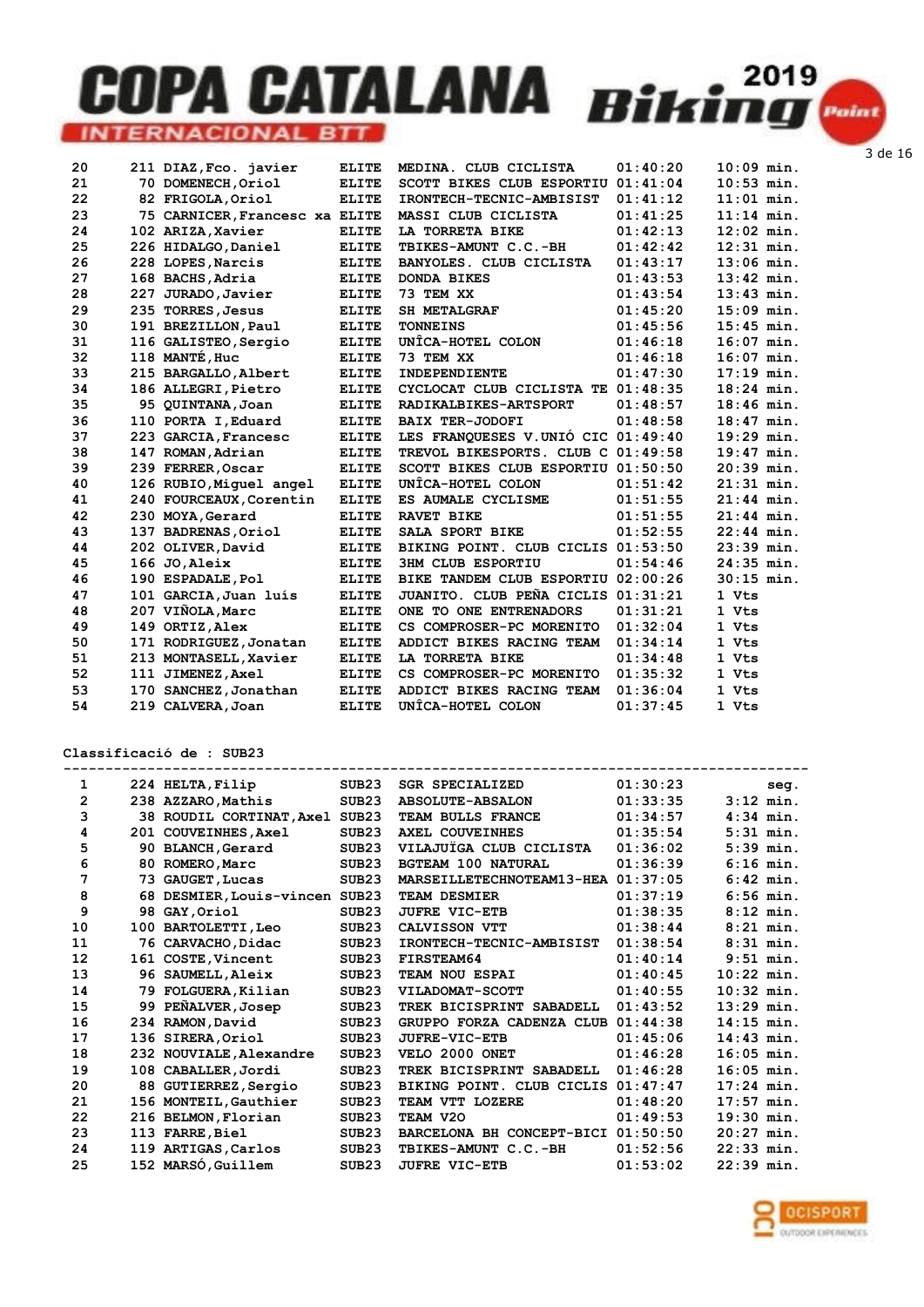|  | SUB <sub>23</sub>                                                                                                                                                                                                                                                                                                                                          | REVEL SC                  | 01:54:18 | $23:55$ min.                          |
|--|------------------------------------------------------------------------------------------------------------------------------------------------------------------------------------------------------------------------------------------------------------------------------------------------------------------------------------------------------------|---------------------------|----------|---------------------------------------|
|  | SUB <sub>23</sub>                                                                                                                                                                                                                                                                                                                                          | UNÎCA-HOTEL COLON         | 01:54:23 | $24:00$ min.                          |
|  | SUB <sub>23</sub>                                                                                                                                                                                                                                                                                                                                          | BICIOCASION BARCELONA-OPE | 01:56:13 | $25:50$ min.                          |
|  | SUB <sub>23</sub>                                                                                                                                                                                                                                                                                                                                          | CICLES SANS. ASSOC. CLUB  | 01:56:14 | $25:51$ min.                          |
|  | SUB <sub>23</sub>                                                                                                                                                                                                                                                                                                                                          | ROC EVASION               | 01:58:33 | $28:10$ min.                          |
|  | SUB <sub>23</sub>                                                                                                                                                                                                                                                                                                                                          | <b>BAIX TER-JODOFI</b>    | 01:30:20 | 1 Vts                                 |
|  | SUB <sub>23</sub>                                                                                                                                                                                                                                                                                                                                          | TBIKES-AMUNT C.C.-BH      | 01:30:51 | 1 Vts                                 |
|  | SUB <sub>23</sub>                                                                                                                                                                                                                                                                                                                                          | CORVI TEAM                | 01:31:20 | 1 Vts                                 |
|  | SUB <sub>23</sub>                                                                                                                                                                                                                                                                                                                                          | CORVI TEAM                | 01:32:12 | 1 Vts                                 |
|  | SUB23                                                                                                                                                                                                                                                                                                                                                      | SALA SPORT BIKE           | 01:32:20 | 1 Vts                                 |
|  | SUB <sub>23</sub>                                                                                                                                                                                                                                                                                                                                          | ADDICT BIKES RACING TEAM  | 01:33:14 | 1 Vts                                 |
|  | SUB <sub>23</sub>                                                                                                                                                                                                                                                                                                                                          | ADN PROCYCLING TEAM       | 01:33:39 | 1 Vts                                 |
|  | SUB <sub>23</sub>                                                                                                                                                                                                                                                                                                                                          | LA RIBA CLUB CICLISTA     | 01:33:40 | 1 Vts                                 |
|  | SUB <sub>23</sub>                                                                                                                                                                                                                                                                                                                                          | <b>BAIX TER-JODOFI</b>    | 01:34:24 | 1 Vts                                 |
|  | SUB <sub>23</sub>                                                                                                                                                                                                                                                                                                                                          |                           |          | 1 Vts                                 |
|  | SUB23                                                                                                                                                                                                                                                                                                                                                      | RAVET BIKE                | 01:43:38 | 1 Vts                                 |
|  | 127 VIDAL, Benjamin<br>104 VALLE, Iván<br>146 RATERA, Marc<br>122 RODRIGUEZ, Xavi<br>218 BOURDON, Raphael<br>135 BAQUER, Albert<br>162 ALCANTARA, Antonio<br>92 FONT, Emili<br>134 RODRIGUEZ, Eric<br>221 CEBRIÀ, Jordi<br>121 RUIZ, Jonathan<br>236 TRIGOS, Oriol<br>112 RUIZ, Eddy<br>132 GAMERO, Erik<br>225 HERNANDEZ, Alejandro<br>231 NOTARIO, Jesus |                           |          | 01:34:58<br>ATTITUDE BIKES CLUB CICLI |

#### Classificació de : 4 voltes

| Lloc de celebració : CORRO D'AMUNT |            |              |                  |  |
|------------------------------------|------------|--------------|------------------|--|
| Data                               | : 10/03/19 |              |                  |  |
| Classe de la prova                 | $\cdot$ C2 |              |                  |  |
| Distancia                          | : 28       | Kms - Promia | $: 22.44$ Kms/h. |  |

| Cls          | Dor Cognom, Nom                 |              | Categ Publicitat            | Temps    | Diferencia  |
|--------------|---------------------------------|--------------|-----------------------------|----------|-------------|
| 1            | 406 BOSCH, Jaume                | JUN-2        | TBIKES-AMUNT C.C.-BH        | 01:14:52 |             |
| $\mathbf{2}$ | 411 ANTONIN, Berthe             | $JUN-2$      | MATERIEL-VELO.COM           | 01:16:56 | $2:04$ min. |
| 3            | 413 COSTA, Pau                  | $JUN-2$      | BIKING POINT. CLUB CICLIS   | 01:17:15 | $2:23$ min. |
| 4            | 569 THIBAUD, Soula              | $JUN-2$      | TEAM HAUTE GARONNE VTT      | 01:17:15 | $2:23$ min. |
| 5            | 483 MONTEIL, Lubin              | $JUN-2$      | TEAM VTT LOZERE             | 01:17:39 | $2:47$ min. |
| 6            | 419 CATEURA, Marti              | $JUN-2$      | BIKING POINT. CLUB CICLIS   | 01:17:48 | $2:56$ min. |
| 7            | 484 DERRIEU, Théo               | $JUN-2$      | AIX VTT                     | 01:18:15 | $3:23$ min. |
| 8            | 951 PUIG, David                 | MA-30        | MANRESA ESPORT CICLISTA     | 01:18:22 | $3:30$ min. |
| 9            | 443 FERRER, Roger               | $JUN-1$      | 73 TEM XX                   | 01:18:50 | $3:58$ min. |
| 10           | 953 JORNET, Xavier              | <b>MA-30</b> | <b>FABREGUES BICICLETES</b> | 01:18:56 | $4:04$ min. |
| 11           | 957 OLLER, Albert               | $MA-30$      | MONTGRI. CLUB CICLISTA      | 01:18:58 | $4:06$ min. |
| 12           | 572 TEDDY, Vincent              | $JUN-1$      | RAID N TRAIL                | 01:19:31 | $4:39$ min. |
| 13           | 1057 FARRIOL, Josep enric       | $MA-30$      | 73 TEM XX                   | 01:19:34 | $4:42$ min. |
| 14           | 479 BAPTISTE, Marty             | JUN-2        | TEAM HAUTE GARONNE VTT      | 01:19:43 | $4:51$ min. |
| 15           | 956 MARTORELL, Enric            | <b>MA-30</b> | <b>BGTEAM 100 NATURAL</b>   | 01:19:50 | $4:58$ min. |
| 16           | 1047 PLANAS, Albert             | <b>MA-30</b> | CICLES SANS. ASSOC. CLUB    | 01:20:31 | $5:39$ min. |
| 17           | 563 DEDEURWAERDERE, Brice JUN-2 |              | TREAK BIORACER MTB TEAM     | 01:20:32 | $5:40$ min. |
| 18           | 488 TANGUY, Alix                | $JUN-2$      | TEAM VTT LOZERE             | 01:20:38 | $5:46$ min. |
| 19           | 431 BONNEFOUS, Gabin            | $JUN-2$      | VELO 2000 ONET              | 01:20:43 | $5:51$ min. |
| 20           | 449 BORRAS, Joan                | $JUN-2$      | <b>BAIX TER-JODOFI</b>      | 01:20:43 | $5:51$ min. |
| 21           | 1011 CARDONA, Jordi             | <b>MA-30</b> | ES VEDRA GRUP ESPORTIU      | 01:20:45 | $5:53$ min. |
| 22           | 562 COTTONE, Vincent            | $JUN-2$      | AIX VTT                     | 01:20:55 | $6:03$ min. |
| 23           | 1014 LOPEZ DE, Francisco        | <b>MA-30</b> | ADDICT BIKES RACING TEAM    | 01:21:25 | $6:33$ min. |
| 24           | 954 BATLLORI, Eloi              | MA-30        | MEDINYA. AGRUP. ESPORT. SEC | 01:21:38 | $6:46$ min. |
| 25           | 960 RUBIO, Raul                 | MA-30        | 73 TEM XX                   | 01:21:38 | $6:46$ min. |
| 26           | 441 ARANEGA, Marcos             | $JUN-2$      | SERAL BIKE C.D.E.           | 01:21:46 | $6:54$ min. |
| 27           | 952 BALAGUE, Albert             | <b>MA-30</b> | FES BICI IGUALADA CLUB CI   | 01:22:10 | $7:18$ min. |
| 28           | 963 GÓMEZ, Ginés                | <b>MA-30</b> | 73 TEM XX                   | 01:22:26 | $7:34$ min. |
| 29           | 442 PEREZ, Juan                 | JUN-1        | KROSS RACING TEAM ESPAÑA    | 01:22:27 | $7:35$ min. |
| 30           | 525 MATHIEU, Rodriquez          | $JUN-2$      | TEAM V20                    | 01:22:41 | $7:49$ min. |
| 31           | 964 LARROSA, Jonatan            | MA-30        | TEAM NOU ESPAI              | 01:22:42 | $7:50$ min. |
| 32           | 1065 FEIXAS, Joan               | MA-30        | VILA BIKE'S. CLUB           | 01:22:50 | $7:58$ min. |
| 33           | 492 JAFFUEL, Corentin           | $JUN-2$      | TEAM VTT LOZERE             | 01:23:15 | $8:23$ min. |
| 34           | 966 FIGUEROLA, Mateu            | MA-30        | 73 TEM XX                   | 01:23:23 | $8:31$ min. |
| 35           | 470 IGLESIAS, Eloi              | $JUN-2$      | LA TORRETA BIKE             | 01:23:33 | $8:41$ min. |
| 36           | 977 MATEU, Sergi                | MA-30        | TEAM NOU ESPAI              | 01:23:54 | $9:02$ min. |

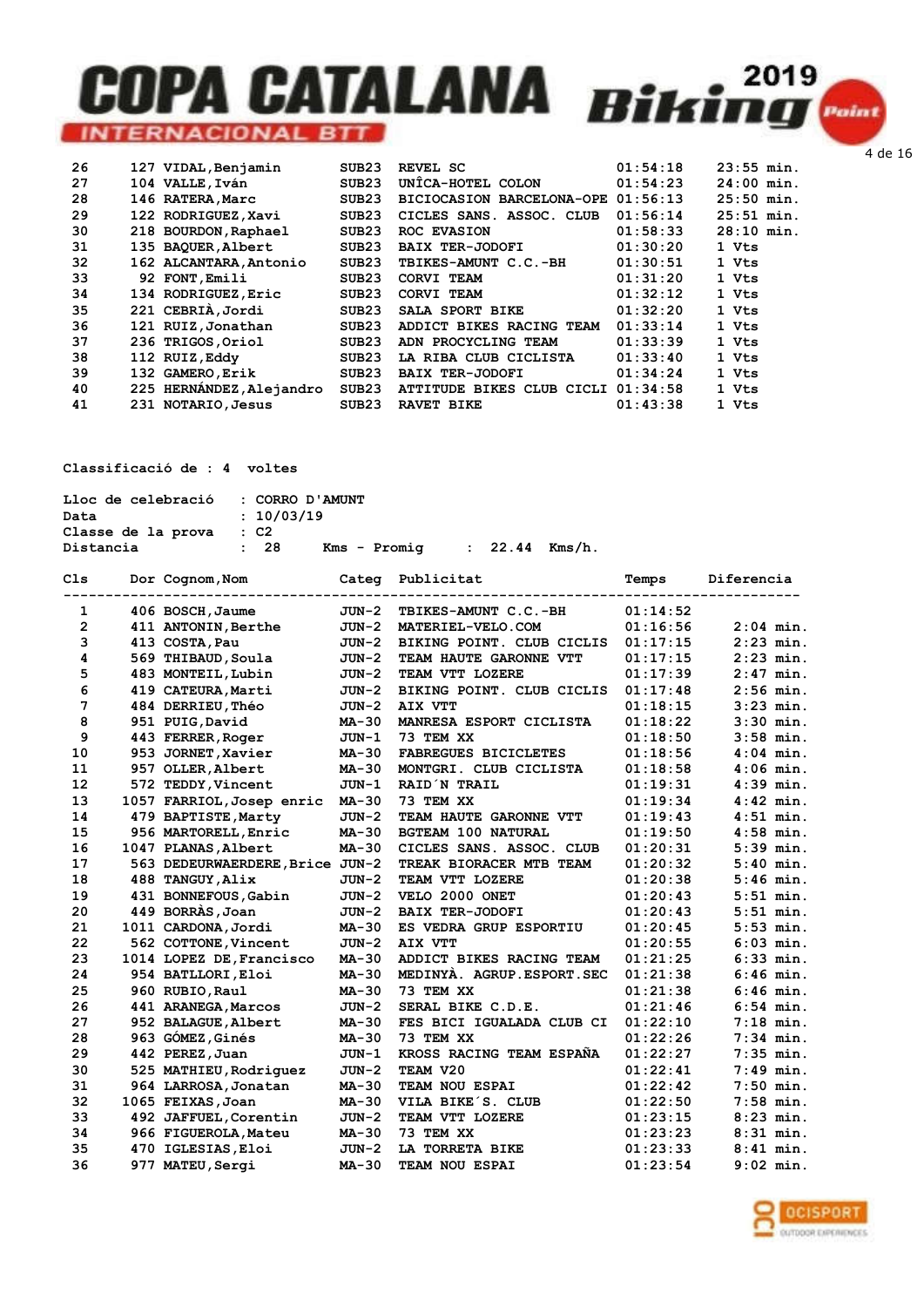| 37        | 1026 NICOLAS, Diego                       | <b>MA-30</b>   | <b>BICIAVENTURA. CLUB</b>           | 01:23:55             | $9:03$ min.                |
|-----------|-------------------------------------------|----------------|-------------------------------------|----------------------|----------------------------|
| 38        | 958 THOMAS, Vincent                       | MA-30          | NIMES CYCLISME                      | 01:24:07             | $9:15$ min.                |
| 39        | 491 VALIENTE, Nathan                      | JUN-2          | TEAM VTT LOZERE                     | 01:24:10             | $9:18$ min.                |
| 40        | 453 MARTI, Genis                          | $JUN-2$        | <b>BSIXBIKES-JORMAT</b>             | 01:24:24             | $9:32$ min.                |
|           |                                           |                |                                     |                      |                            |
| 41        | 1007 GALIBERT, Julian                     | MA-30          | TEAM VTT LOZERE                     | 01:24:26             | $9:34$ min.                |
| 42        | 961 HERNANDEZ, Manuel                     | MA-30          | MEDINA. CLUB CICLISTA               | 01:25:04             | $10:12$ min.               |
| 43        | 999 JUANOLA, Josep                        | MA-30          | EDIBIKES CLUB CICLISTA              | 01:25:11             | $10:19$ min.               |
| 44        |                                           | MA-30          | <b>LINBIKES</b>                     | 01:25:20             | $10:28$ min.               |
|           | 1018 ESCOBAR, Abel                        |                |                                     |                      |                            |
| 45        | 968 SABATER, Miquel                       | MA-30          | BIKING POINT. CLUB CICLIS           | 01:25:35             | $10:43$ min.               |
| 46        | 504 HUGUES, Benjamin                      | $JUN-2$        | TEAM VTT LOZERE                     | 01:25:42             | $10:50$ min.               |
| 47        | 454 MORRAL, Manel                         | $JUN-2$        | TREK BICISPRINT SABADELL            | 01:26:02             | $11:10$ min.               |
|           |                                           |                |                                     |                      |                            |
| 48        | 559 SEBASTIÀ, Oriol                       | JUN-2          | <b>ACA</b>                          | 01:26:06             | $11:14$ min.               |
| 49        | 547 ANTONIN, Albouy                       | $JUN-2$        | TEAM V20                            | 01:26:08             | $11:16$ min.               |
| 50        | 461 VALLES, Paquito                       | $JUN-2$        | IRONTECH-TECNIC-AMBISIST            | 01:26:10             | $11:18$ min.               |
| 51        | 444 ANCION, Stefan                        | JUN-2          | <b>ACA</b>                          | 01:26:13             | $11:21$ min.               |
|           |                                           |                |                                     |                      |                            |
| 52        | 473 PEREZ, Marc                           | $JUN-2$        | FES BICI 3.0                        | 01:26:17             | $11:25$ min.               |
| 53        | 515 POUDOU, Hugo                          | $JUN-2$        | ATAC VTT                            | 01:26:37             | $11:45$ min.               |
| 54        | 430 LLORETA, Genis                        | $JUN-2$        | TBIKES-AMUNT C.C.-BH                | 01:26:45             | $11:53$ min.               |
| 55        | 967 TORT, Jaume                           | MA-30          | 73 TEM XX                           | 01:26:48             | $11:56$ min.               |
|           |                                           |                |                                     |                      |                            |
| 56        | 446 RODRÍGUEZ, Joan                       | JUN-1          | CICLES SANS. ASSOC. CLUB            | 01:26:55             | $12:03$ min.               |
| 57        | 435 JORDAN, Brian                         | $JUN-2$        | <b>TBIKES-AMUNT C.C.-BH</b>         | 01:27:05             | $12:13$ min.               |
| 58        | 564 JIMENEZ, Alex                         | $JUN-2$        | BICIOCASION BARCELONA-OPE           | 01:27:07             | $12:15$ min.               |
|           |                                           |                |                                     |                      |                            |
| 59        | 971 RODELLAS, Eduard                      | MA-30          | CORVI TEAM                          | 01:27:24             | $12:32$ min.               |
| 60        | 472 COROMINA, Joan                        | $JUN-2$        | CORVI TEAM                          | 01:27:27             | $12:35$ min.               |
| 61        | 983 FONT, Oriol                           | <b>MA-30</b>   | BIKING POINT. CLUB CICLIS           | 01:27:45             | $12:53$ min.               |
| 62        | 719 DURAN, Magdalena                      | $F-S23$        | BIKING POINT. CLUB CICLIS           | 01:27:47             | $12:55$ min.               |
|           |                                           |                |                                     |                      |                            |
| 63        | 445 TOMAS, Gerard                         | JUN-1          | BIKING POINT. CLUB CICLIS           | 01:27:48             | $12:56$ min.               |
| 64        | 1027 SEGURA, Marcos                       | MA-30          | UNICA-HOTEL COLON                   | 01:27:55             | $13:03$ min.               |
| 65        | 979 VIDAL, Mario                          | MA-30          | CORVI TEAM                          | 01:27:58             | $13:06$ min.               |
|           |                                           |                |                                     |                      |                            |
| 66        | 729 TERRADAS, Laura                       | $F-ELI$        | IRONTECH-TECNIC-AMBISIST            | 01:28:35             | $13:43$ min.               |
| 67        | 721 MORENO, Noemi                         | $F-ELI$        | <b>IRONTECH-TECNIC-AMBISIST</b>     | 01:28:55             | $14:03$ min.               |
| 68        | 726 FIGUERAS, Meritxell                   | $F-ELI$        | GRUPO ADI-DSNIVELL-BMC-MT           | 01:29:06             | 14:14 min.                 |
| 69        | 1000 BARON, Ricardo                       | MA-30          | BICIAVENTURA. CLUB                  | 01:29:08             | $14:16$ min.               |
|           |                                           |                |                                     |                      |                            |
| 70        | 458 LUIS, Alex                            | $JUN-2$        | CORVI TEAM                          | 01:29:17             | $14:25$ min.               |
| 71        | 1039 BASART, Pau                          | MA-30          | GERUNDA CLUB CICLISTA               | 01:29:24             | $14:32$ min.               |
| 72        | 1060 HUERTAS, Alberto                     | MA-30          | MEDINA. CLUB CICLISTA               | 01:30:08             | $15:16$ min.               |
| 73        | 973 UROZ, Sebastian                       | MA-30          | 73 TEM XX                           | 01:30:16             | $15:24$ min.               |
|           |                                           |                |                                     |                      |                            |
| 74        | 1064 PRECKLER, Eloi                       | MA-30          | ATTITUDE BIKES CLUB CICLI           | 01:30:33             | $15:41$ min.               |
| 75        | 972 DE DIOS, Aitor                        | MA-30          | MESBIKE TEAM IXCOR                  | 01:30:43             | $15:51$ min.               |
| 76        | <b>558 RECASENS</b><br>I, Roger           | JUN-1          | IRONTECH-TECNIC-AMBISIST            | 01:30:52             | $16:00$ min.               |
|           |                                           |                |                                     |                      |                            |
| 77        | 989 SABIOTE, Oscar                        | MA-30          | MUNTBIKES-HYUNDAI MOTORPR           | 01:31:02             | $16:10$ min.               |
| 78        | 477 JIMENEZ, David                        | $JUN-2$        | TREK BICISPRINT SABADELL            | 01:31:10             | $16:18$ min.               |
| 79        | 534 BOIXADE, Marti                        | $JUN-1$        | BICIOCASION BARCELONA-OPE           | 01:31:18             | 16:26 min.                 |
| 80        | 1015 SECO, Daniel                         | MA-30          | BIKING POINT. CLUB CICLIS           | 01:31:22             | 16:30 min.                 |
|           |                                           |                |                                     |                      |                            |
| 81        | 448 LLADO, Gil                            | JUN-1          | <b>JUFRE VIC-ETB</b>                | 01:31:40             | 16:48 min.                 |
| 82        | 1012 PLANAS, Marc                         | <b>MA-30</b>   | SANT CELONI. CLUB CICLIST           | 01:31:44             | 16:52 min.                 |
| 83        | 460 PONSATI, Nil                          | $JUN-2$        | <b>BAIX TER-JODOFI</b>              | 01:31:49             | 16:57 min.                 |
| 84        | 982 MENDOZA, Julio cesar                  | MA-30          | ONE TO ONE ENTRENADORS              | 01:31:50             | 16:58 min.                 |
|           |                                           |                |                                     |                      |                            |
| 85        | 991 MARIN, Ivan                           | MA-30          | BICICLINIC CLUB CICLISTA            | 01:31:55             | 17:03 min.                 |
| 86        | 767 MEDDE, Isaure                         | $F-S23$        | <b>CREUSE OXYGENE</b>               | 01:31:56             | 17:04 min.                 |
| 87        | 1001 BERNAUS, Josep                       | MA-30          | BICI 3.0 CLUB CICLISTA              | 01:32:00             | $17:08$ min.               |
| 88        | 1056 ASENS, Joan pere                     | MA-30          | RIBERA D'EBRE. PENYA CICL           | 01:32:00             | 17:08 min.                 |
|           |                                           |                |                                     |                      |                            |
| 89        | 724 VALLES, Blanca                        | $F-S23$        | TBIKES-AMUNT C.C.-BH                | 01:32:05             | 17:13 min.                 |
| 90        | 1055 GALLEGO, Juan miguel                 | MA-30          | MONTCADA. CLUB CICLISTA             | 01:32:16             | 17:24 min.                 |
| 91        | 1013 JIMENEZ, Sergi                       | MA-30          | MUNTBIKES-HYUNDAI MOTORPR           | 01:32:24             | 17:32 min.                 |
| 92        | 459 SANCHEZ, Gil                          |                |                                     |                      |                            |
|           |                                           | JUN-1          | RADIKALBIKES-ARTSPORT               | 01:32:27             | $17:35$ min.               |
| 93        | 500 BORRAS, Ferran                        | JUN-2          | APUNT-DOLOMITI CYCLING TE           | 01:32:28             | 17:36 min.                 |
| 94        | 466 LAASRAOUI, Hicham                     | JUN-2          | RADIKALBIKES-ARTSPORT               | 01:32:29             | 17:37 min.                 |
| 95        | 570 TONATIUH, Bagnon                      | JUN-2          | AIX VTT                             | 01:33:02             | 18:10 min.                 |
|           |                                           |                |                                     |                      |                            |
| 96        | 425 BURGOS, Arnau                         | $JUN-2$        | ACA                                 | 01:33:06             | 18:14 min.                 |
| 97        | 988 OSABA, Alvaro                         | MA-30          | MEDINA. CLUB CICLISTA               | 01:33:06             | 18:14 min.                 |
| 98        | 1046 CAMA, Jesus ariel                    | MA-30          | <b>RAVET BIKE</b>                   | 01:33:26             | 18:34 min.                 |
|           |                                           |                |                                     |                      |                            |
|           |                                           |                |                                     |                      |                            |
| 99<br>100 | 452 MONGE, Sergio<br>474 ADELL, Guillermo | JUN-2<br>JUN-1 | CORVI TEAM<br>RADIKALBIKES-ARTSPORT | 01:33:31<br>01:33:41 | 18:39 min.<br>$18:49$ min. |

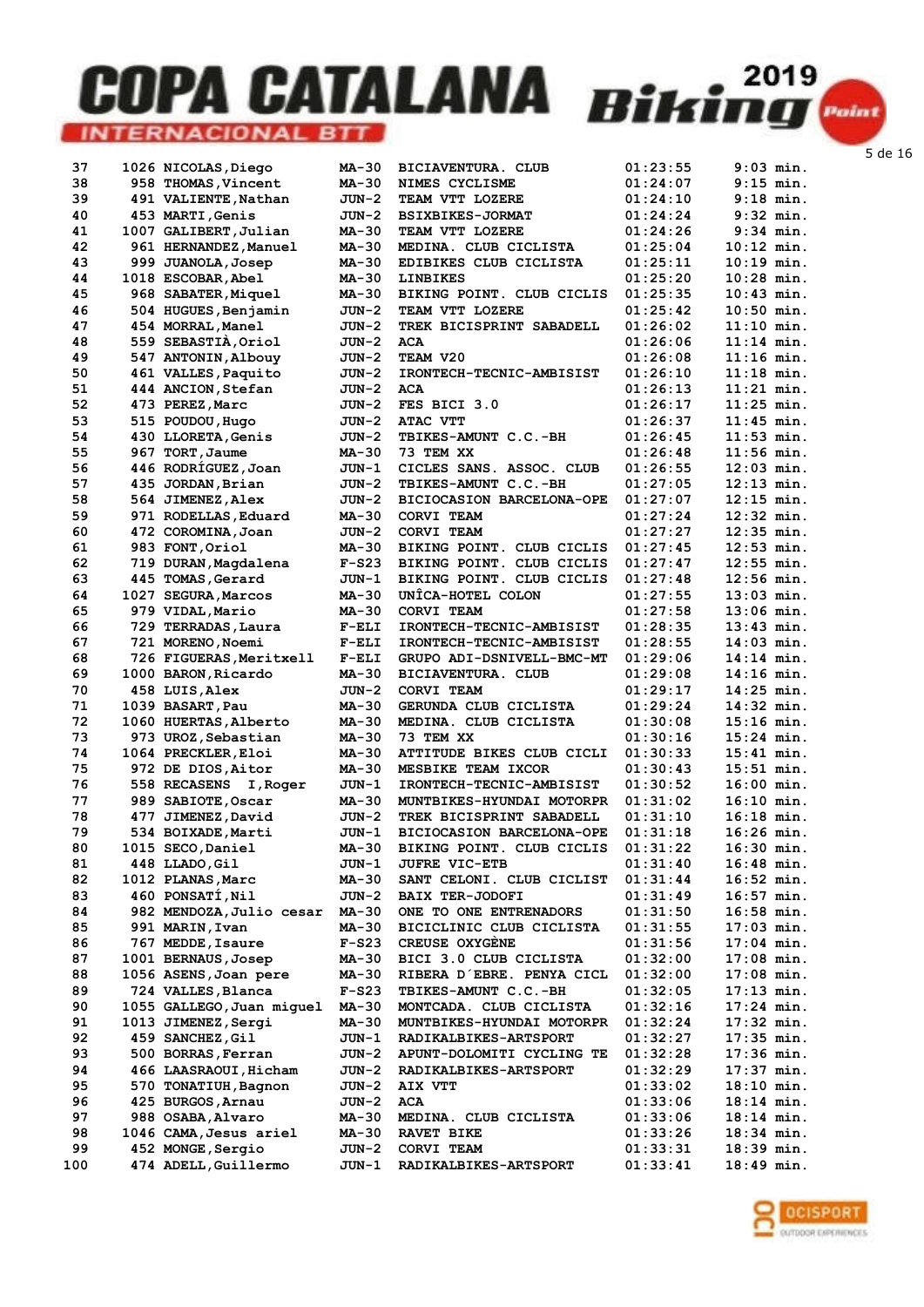| 101 | 985 GIMENEZ, Jordi      | MA-30   | MEDINA. CLUB CICLISTA     | 01:33:42 | $18:50$ min. |
|-----|-------------------------|---------|---------------------------|----------|--------------|
| 102 | 981 GARCIA, Raul        | MA-30   | CAMPO CLARO. CLUB CICLIST | 01:33:55 | $19:03$ min. |
| 103 | 465 MASPOCH, Gerard     | $JUN-2$ | <b>BAIX TER-JODOFI</b>    | 01:34:00 | $19:08$ min. |
| 104 | 997 ROSILLO, Ismael     | MA-30   | CAT BIKE CLUB CICLISTA    | 01:34:14 | $19:22$ min. |
| 105 | 1061 LOPEZ, Marc        | MA-30   | MUNT BIKES CLUB CICLISTA  | 01:34:25 | $19:33$ min. |
| 106 | 750 MUNTADAS, Jordina   | $F-ELI$ | CORVI TEAM                | 01:34:31 | $19:39$ min. |
| 107 | 456 IRANZO, Roger       | JUN-1   | LA TORRETA BIKE           | 01:34:52 | $20:00$ min. |
| 108 | 495 MIRÓ, Marc          | JUN-1   | TRACK TEAM CLUB CICLISTA  | 01:35:40 | $20:48$ min. |
| 109 | 984 AHUMADA, Jose luis  | MA-30   | LA TORRETA BIKE           | 01:35:53 | $21:01$ min. |
| 110 | 992 ACERETE, Daniel     | MA-30   | BIKING POINT. CLUB CICLIS | 01:35:53 | $21:01$ min. |
| 111 | 1062 MORALES, Alejandro | MA-30   | MEDINA. CLUB CICLISTA     | 01:35:53 | $21:01$ min. |
| 112 | 1029 CIOBANIUC, Ciprian | MA-30   | SOLCAM-MAXLED-MONTBIKE    | 01:35:57 | $21:05$ min. |
| 113 | 535 MEMBRIVES, Ivan     | JUN-2   | <b>BGTEAM 100 NATURAL</b> | 01:36:24 | $21:32$ min. |
| 114 | 462 COPADO, Gerard      | JUN-1   | BIKING POINT. CLUB CICLIS | 01:36:33 | $21:41$ min. |
| 115 | 720 GAY, Sara           | $F-S23$ | BIKING POINT. CLUB CICLIS | 01:37:07 | $22:15$ min. |
| 116 | 469 BOLEA, Alex         | $JUN-1$ | BIKING POINT. CLUB CICLIS | 01:37:12 | $22:20$ min. |
| 117 | 1058 FORNS, Jordi       | MA-30   | LES FRANQUESES V.UNIO CIC | 01:37:13 | $22:21$ min. |
| 118 | 486 FARGAS, Pau         | JUN-2   | TEAM ONE TO ONE ENTRENADO | 01:37:15 | $22:23$ min. |
| 119 | 561 AGUILERA, Oscar     | JUN-1   | IRONTECH-TECNIC-AMBISIST  | 01:37:37 | $22:45$ min. |
| 120 | 730 TORA, Marta         | $F-ELI$ | <b>BGTEAM 100 NATURAL</b> | 01:38:01 | $23:09$ min. |
| 121 | 1020 PIÑERO, Jorge      | MA-30   | MEDINA. CLUB CICLISTA     | 01:38:20 | $23:28$ min. |
| 122 | 745 BOSCH, Nuria        | $F-S23$ | CIUTADELLA PENYA CICLISTA | 01:38:45 | $23:53$ min. |
| 123 | 782 SAFONT, Ágata       | $F-ELI$ | RADIKALBIKES-ARTSPORT     | 01:39:36 | $24:44$ min. |
| 124 | 463 BLANQUE, Arnau      | $JUN-1$ | TBIKES-AMUNT C.C.-BH      | 01:39:38 | $24:46$ min. |
| 125 | 1037 GARCÍA, Óscar      | MA-30   | OLESANA. UNIO CICLISTA    | 01:39:58 | $25:06$ min. |
| 126 | 748 SOLER, Mar          | $F-S23$ | <b>JUFRE VIC-ETB</b>      | 01:40:14 | $25:22$ min. |
| 127 | 747 RIBAS, Julia        | $F-S23$ | CATEMA.CAT                | 01:41:23 | $26:31$ min. |
| 128 | 738 ESPINOSA, Nuria     | $F-ELI$ | <b>BGTEAM 100 NATURAL</b> | 01:42:20 | $27:28$ min. |
| 129 | 560 PEREZ, Jose luis    | JUN-2   | TREK BICISPRINT SABADELL  | 01:42:46 | $27:54$ min. |
| 130 | 751 FUENTES, Lidia      | $F-S23$ | TBIKES-AMUNT C.C.-BH      | 01:43:33 | $28:41$ min. |
| 131 | 743 DIAZ, Julia         | $F-S23$ | <b>BGTEAM 100 NATURAL</b> | 01:45:30 | $30:38$ min. |
| 132 | 741 SUGRAÑES, Alba      | $F-ELI$ | <b>LINBIKES</b>           | 01:46:36 | $31:44$ min. |
| 133 | 739 PUJOL, Júlia        | $F-S23$ | <b>CATEMA.CAT</b>         | 01:47:04 | $32:12$ min. |
| 134 | 753 MALAGON, Alba       | $F-S23$ | RADIKALBIKES-ARTSPORT     | 01:50:11 | $35:19$ min. |
| 135 | 976 CÁCERES, David      | MA-30   | IRONTECH-TECNIC-AMBISIST  | 01:52:30 | $37:38$ min. |
| 136 | 781 QUIROGA, Sonia      | $F-ELI$ | CATEDRA BIKES CLUB ESPORT | 01:53:30 | $38:38$ min. |
| 137 | 468 JORDAN, Arnau       | $JUN-2$ | <b>BGTEAM 100 NATURAL</b> | 01:19:26 | 1 Vts        |
| 138 | 1059 GARCIA, Javier     | MA-30   | MAXI BIKE. CLUB CICLISTA  | 01:19:47 | 1 Vts        |
| 139 | 513 GOMEZ-ALVAREZ, Toni | JUN-2   | ONE TO ONE ENTRENADORS    | 01:24:22 | 1 Vts        |
| 140 | 471 CATALA, Marc        | $JUN-1$ | <b>BAIX TER-JODOFI</b>    | 01:24:26 | 1 Vts        |
| 141 | 754 CABALLER, Anna      | $F-S23$ | TREK BICISPRINT SABADELL  | 01:28:44 | 1 Vts        |
| 142 | 752 AGUILAR, Ainhoa     | $F-S23$ | CORVI TEAM                | 01:29:42 | 1 Vts        |
| 143 | 421 BAGNON, Esteban     | JUN-2   | AIX VTT                   | 01:35:07 | 1 Vts        |
| 144 | 565 PÉREZ, Iván         | $JUN-2$ | TREK BICISPRINT SABADELL  | 01:47:44 | 1 Vts        |

#### Classificació de : JUNIORS

| 1  | 406 BOSCH, Jaume          | JUN-2 | TBIKES-AMUNT C.C.-BH      | 01:14:52 |             |
|----|---------------------------|-------|---------------------------|----------|-------------|
| 2  | 411 ANTONIN, Berthe       | JUN-2 | MATERIEL-VELO.COM         | 01:16:56 | $2:04$ min. |
| 3  | 413 COSTA, Pau            | JUN-2 | BIKING POINT. CLUB CICLIS | 01:17:15 | $2:23$ min. |
| 4  | 569 THIBAUD, Soula        | JUN-2 | TEAM HAUTE GARONNE<br>VTT | 01:17:15 | $2:23$ min. |
| 5  | 483 MONTEIL, Lubin        | JUN-2 | TEAM VTT LOZERE           | 01:17:39 | $2:47$ min. |
| 6  | 419 CATEURA, Marti        | JUN-2 | BIKING POINT. CLUB CICLIS | 01:17:48 | $2:56$ min. |
| 7  | 484 DERRIEU, Théo         | JUN-2 | AIX VTT                   | 01:18:15 | $3:23$ min. |
| 8  | 443 FERRER, Roger         | JUN-1 | 73 TEM XX                 | 01:18:50 | $3:58$ min. |
| 9  | 572 TEDDY, Vincent        | JUN-1 | RAID N TRAIL              | 01:19:31 | $4:39$ min. |
| 10 | 479 BAPTISTE, Marty       | JUN-2 | TEAM HAUTE GARONNE VTT    | 01:19:43 | $4:51$ min. |
| 11 | 563 DEDEURWAERDERE, Brice | JUN-2 | TREAK BIORACER MTB TEAM   | 01:20:32 | $5:40$ min. |
| 12 | 488 TANGUY, Alix          | JUN-2 | TEAM VTT LOZERE           | 01:20:38 | $5:46$ min. |
| 13 | 431 BONNEFOUS, Gabin      | JUN-2 | VELO 2000 ONET            | 01:20:43 | $5:51$ min. |
| 14 | 449 BORRAS, Joan          | JUN-2 | <b>BAIX TER-JODOFI</b>    | 01:20:43 | $5:51$ min. |
| 15 | 562 COTTONE, Vincent      | JUN-2 | AIX VTT                   | 01:20:55 | $6:03$ min. |
| 16 | 441 ARANEGA, Marcos       | JUN-2 | SERAL BIKE C.D.E.         | 01:21:46 | $6:54$ min. |
| 17 | 442 PEREZ, Juan           | JUN-1 | KROSS RACING TEAM ESPANA  | 01:22:27 | $7:35$ min. |

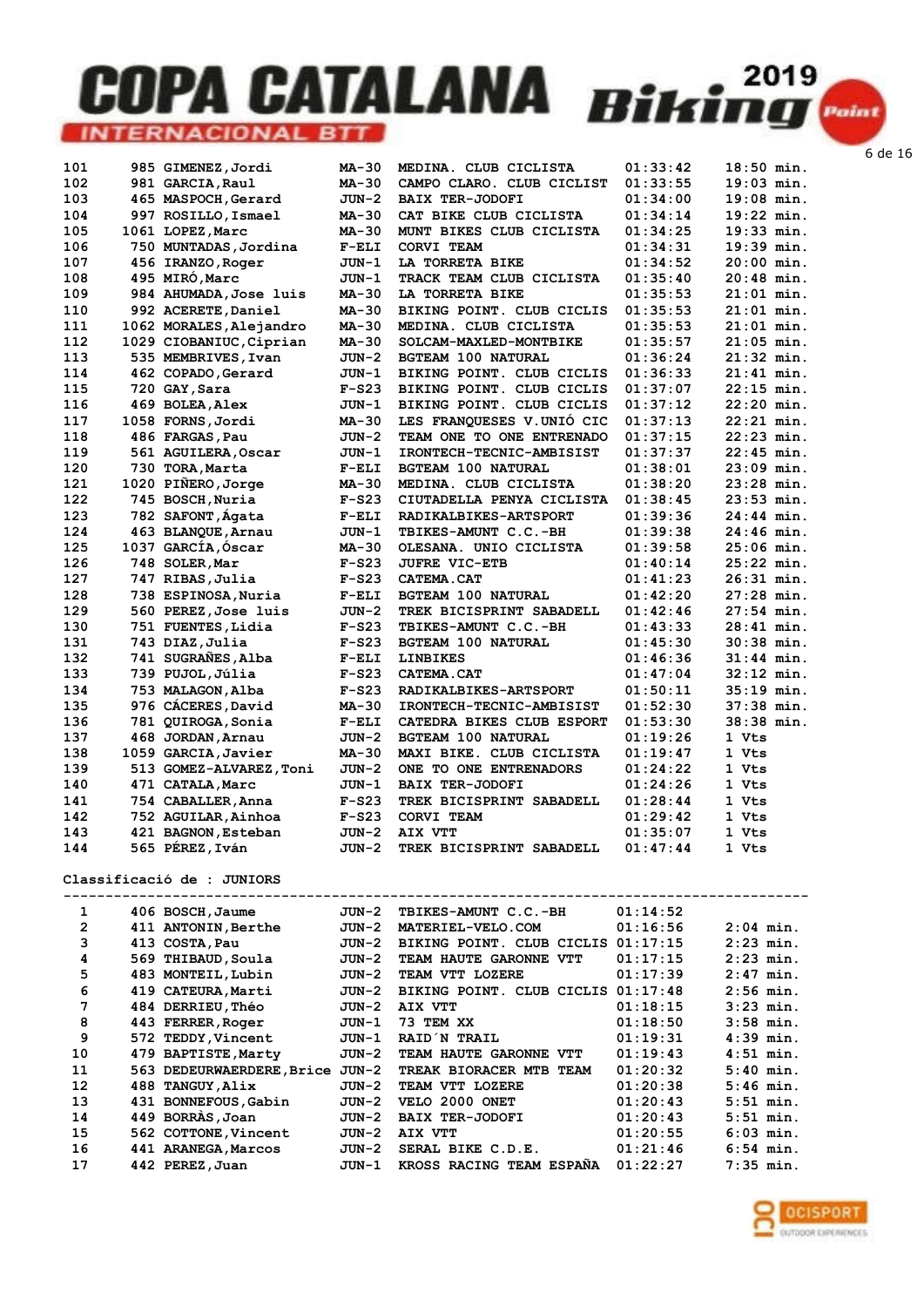| 18       | 525 MATHIEU, Rodriquez   | JUN-2   | TEAM V20                           | 01:22:41 | $7:49$ min.  |  |
|----------|--------------------------|---------|------------------------------------|----------|--------------|--|
| 19       | 492 JAFFUEL, Corentin    | JUN-2   | TEAM VTT LOZERE                    | 01:23:15 | $8:23$ min.  |  |
| 20       | 470 IGLESIAS, Eloi       | JUN-2   | LA TORRETA BIKE                    | 01:23:33 | $8:41$ min.  |  |
| 21       | 491 VALIENTE, Nathan     | $JUN-2$ | TEAM VTT LOZERE                    | 01:24:10 | $9:18$ min.  |  |
| 22       | 453 MARTI, Genis         | JUN-2   | <b>BSIXBIKES-JORMAT</b>            | 01:24:24 | $9:32$ min.  |  |
| 23       | 504 HUGUES, Benjamin     | JUN-2   | TEAM VTT LOZERE                    | 01:25:42 | $10:50$ min. |  |
| 24       | 454 MORRAL, Manel        | JUN-2   | TREK BICISPRINT SABADELL           | 01:26:02 | $11:10$ min. |  |
| 25       | 559 SEBASTIA, Oriol      | JUN-2   | <b>ACA</b>                         | 01:26:06 | $11:14$ min. |  |
| 26       | 547 ANTONIN, Albouy      | JUN-2   | TEAM V20                           | 01:26:08 | $11:16$ min. |  |
| 27       | 461 VALLES, Paquito      | $JUN-2$ | IRONTECH-TECNIC-AMBISIST           | 01:26:10 | $11:18$ min. |  |
| 28       | 444 ANCION, Stefan       | JUN-2   | ACA                                | 01:26:13 | $11:21$ min. |  |
| 29       | 473 PEREZ, Marc          | $JUN-2$ | FES BICI 3.0                       | 01:26:17 | $11:25$ min. |  |
| 30       | 515 POUDOU, Hugo         | JUN-2   | ATAC VTT                           | 01:26:37 | $11:45$ min. |  |
| 31       | 430 LLORETA, Genis       | JUN-2   | TBIKES-AMUNT C.C.-BH               | 01:26:45 | $11:53$ min. |  |
| 32       | 446 RODRIGUEZ, Joan      | JUN-1   | CICLES SANS. ASSOC. CLUB           | 01:26:55 | $12:03$ min. |  |
| 33       | 435 JORDAN, Brian        | $JUN-2$ | TBIKES-AMUNT C.C.-BH               | 01:27:05 | $12:13$ min. |  |
| 34       | 564 JIMENEZ, Alex        | JUN-2   | BICIOCASION BARCELONA-OPE 01:27:07 |          | $12:15$ min. |  |
| 35       | 472 COROMINA, Joan       | JUN-2   | <b>CORVI TEAM</b>                  | 01:27:27 | $12:35$ min. |  |
| 36       | 445 TOMAS, Gerard        | JUN-1   | BIKING POINT. CLUB CICLIS 01:27:48 |          | $12:56$ min. |  |
| 37       | 458 LUIS, Alex           | $JUN-2$ | <b>CORVI TEAM</b>                  | 01:29:17 | $14:25$ min. |  |
| 38       | 558 RECASENS<br>I, Roger | JUN-1   | IRONTECH-TECNIC-AMBISIST           | 01:30:52 | $16:00$ min. |  |
| 39       | 477 JIMENEZ, David       | JUN-2   | TREK BICISPRINT SABADELL           | 01:31:10 | 16:18 min.   |  |
| 40       | 534 BOIXADE, Marti       | JUN-1   | BICIOCASION BARCELONA-OPE 01:31:18 |          | $16:26$ min. |  |
| 41       | 448 LLADO, Gil           | $JUN-1$ | <b>JUFRE VIC-ETB</b>               | 01:31:40 | $16:48$ min. |  |
| 42       | 460 PONSATÍ, Nil         | $JUN-2$ | <b>BAIX TER-JODOFI</b>             | 01:31:49 | $16:57$ min. |  |
| 43       | 459 SANCHEZ, Gil         | $JUN-1$ | RADIKALBIKES-ARTSPORT              | 01:32:27 | $17:35$ min. |  |
| 44       | 500 BORRAS, Ferran       | JUN-2   | APUNT-DOLOMITI CYCLING TE 01:32:28 |          | $17:36$ min. |  |
| 45       | 466 LAASRAOUI, Hicham    | JUN-2   | RADIKALBIKES-ARTSPORT              | 01:32:29 | 17:37 min.   |  |
| 46       | 570 TONATIUH, Bagnon     | JUN-2   | AIX VTT                            | 01:33:02 | $18:10$ min. |  |
| 47       | 425 BURGOS, Arnau        | JUN-2   | <b>ACA</b>                         | 01:33:06 | $18:14$ min. |  |
| 48       | 452 MONGE, Sergio        | JUN-2   | CORVI TEAM                         | 01:33:31 | $18:39$ min. |  |
| 49       | 474 ADELL, Guillermo     | JUN-1   | RADIKALBIKES-ARTSPORT              | 01:33:41 | $18:49$ min. |  |
| 50       | 465 MASPOCH, Gerard      | JUN-2   | <b>BAIX TER-JODOFI</b>             | 01:34:00 | $19:08$ min. |  |
| 51       | 456 IRANZO, Roger        | JUN-1   | LA TORRETA BIKE                    | 01:34:52 | $20:00$ min. |  |
| 52       | 495 MIRÓ, Marc           | JUN-1   | TRACK TEAM CLUB CICLISTA           | 01:35:40 | 20:48 min.   |  |
| 53       | 535 MEMBRIVES, Ivan      | JUN-2   | <b>BGTEAM 100 NATURAL</b>          | 01:36:24 | $21:32$ min. |  |
| 54       | 462 COPADO, Gerard       | $JUN-1$ | BIKING POINT. CLUB CICLIS 01:36:33 |          | $21:41$ min. |  |
| 55       | 469 BOLEA, Alex          | JUN-1   | BIKING POINT. CLUB CICLIS 01:37:12 |          | 22:20 min.   |  |
| 56       | 486 FARGAS, Pau          | JUN-2   | TEAM ONE TO ONE ENTRENADO 01:37:15 |          | 22:23 min.   |  |
| 57       | 561 AGUILERA, Oscar      | JUN-1   | IRONTECH-TECNIC-AMBISIST           | 01:37:37 | 22:45 min.   |  |
| 58       | 463 BLANQUE, Arnau       | $JUN-1$ | TBIKES-AMUNT C.C.-BH               | 01:39:38 | $24:46$ min. |  |
| 59       | 560 PEREZ, Jose luis     | $JUN-2$ | TREK BICISPRINT SABADELL           | 01:42:46 | $27:54$ min. |  |
| 60       | 468 JORDAN, Arnau        | $JUN-2$ | <b>BGTEAM 100 NATURAL</b>          | 01:19:26 | 1 Vts        |  |
| 61<br>62 | 513 GOMEZ-ALVAREZ, Toni  | JUN-2   | ONE TO ONE ENTRENADORS             | 01:24:22 | 1 Vts        |  |
|          | 471 CATALA, Marc         | JUN-1   | <b>BAIX TER-JODOFI</b>             | 01:24:26 | 1 Vts        |  |
| 63       | 421 BAGNON, Esteban      | JUN-2   | AIX VTT                            | 01:35:07 | 1 Vts        |  |
| 64       | 565 PÉREZ, Iván          | JUN-2   | TREK BICISPRINT SABADELL           | 01:47:44 | 1 Vts        |  |

#### Classificació de : MASTERS 30

| 1              | 951 PUIG, David           | MA-30        | MANRESA ESPORT CICLISTA            | 01:18:22 | min.        |
|----------------|---------------------------|--------------|------------------------------------|----------|-------------|
| $\overline{2}$ | 953 JORNET, Xavier        | <b>MA-30</b> | <b>FABREGUES BICICLETES</b>        | 01:18:56 | $34$ seq.   |
| 3              | 957 OLLER, Albert         | <b>MA-30</b> | MONTGRI. CLUB CICLISTA             | 01:18:58 | 36 seg.     |
| 4              | 1057 FARRIOL, Josep enric | <b>MA-30</b> | 73 TEM XX                          | 01:19:34 | $1:12$ min. |
| 5              | 956 MARTORELL, Enric      | <b>MA-30</b> | <b>BGTEAM 100 NATURAL</b>          | 01:19:50 | $1:28$ min. |
| 6              | 1047 PLANAS, Albert       | <b>MA-30</b> | CICLES SANS, ASSOC, CLUB           | 01:20:31 | $2:09$ min. |
| 7              | 1011 CARDONA, Jordi       | <b>MA-30</b> | ES VEDRA GRUP ESPORTIU             | 01:20:45 | $2:23$ min. |
| 8              | 1014 LOPEZ DE, Francisco  | <b>MA-30</b> | ADDICT BIKES RACING TEAM           | 01:21:25 | $3:03$ min. |
| 9              | 954 BATLLORI, Eloi        | $MA-30$      | MEDINYA. AGRUP.ESPORT.SEC 01:21:38 |          | $3:16$ min. |
| 10             | 960 RUBIO, Raul           | <b>MA-30</b> | 73 TEM XX                          | 01:21:38 | $3:16$ min. |
| 11             | 952 BALAGUE, Albert       | <b>MA-30</b> | FES BICI IGUALADA CLUB CI          | 01:22:10 | $3:48$ min. |
| 12             | 963 GÓMEZ, Ginés          | $MA-30$      | 73 TEM XX                          | 01:22:26 | $4:04$ min. |
| 13             | 964 LARROSA, Jonatan      | <b>MA-30</b> | TEAM NOU ESPAI                     | 01:22:42 | $4:20$ min. |

**OCISPORT** OUTDOOR EXPERIENCES

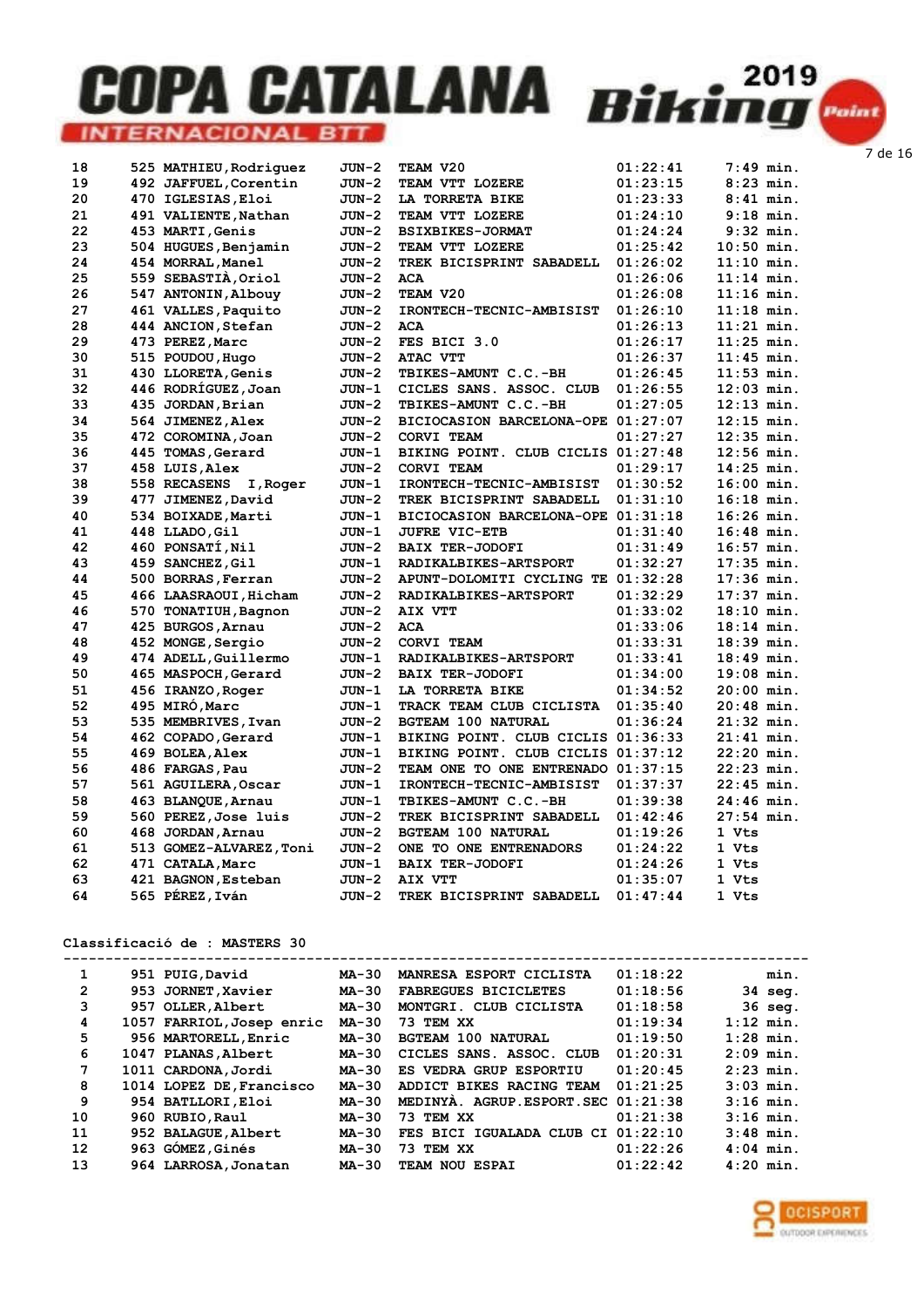| 14 | 1065 FEIXAS, Joan         | MA-30        | VILA BIKE'S. CLUB                  | 01:22:50 | $4:28$ min.  |
|----|---------------------------|--------------|------------------------------------|----------|--------------|
| 15 | 966 FIGUEROLA, Mateu      | MA-30        | 73 TEM XX                          | 01:23:23 | $5:01$ min.  |
| 16 | 977 MATEU, Sergi          | MA-30        | TEAM NOU ESPAI                     | 01:23:54 | $5:32$ min.  |
| 17 | 1026 NICOLAS, Diego       | <b>MA-30</b> | BICIAVENTURA. CLUB                 | 01:23:55 | $5:33$ min.  |
| 18 | 958 THOMAS, Vincent       | MA-30        | NIMES CYCLISME                     | 01:24:07 | $5:45$ min.  |
| 19 | 1007 GALIBERT, Julian     | MA-30        | TEAM VTT LOZERE                    | 01:24:26 | $6:04$ min.  |
| 20 | 961 HERNANDEZ, Manuel     | MA-30        | MEDINA. CLUB CICLISTA              | 01:25:04 | $6:42$ min.  |
| 21 | 999 JUANOLA, Josep        | MA-30        | EDIBIKES CLUB CICLISTA             | 01:25:11 | $6:49$ min.  |
| 22 | 1018 ESCOBAR, Abel        | MA-30        | <b>LINBIKES</b>                    | 01:25:20 | $6:58$ min.  |
| 23 | 968 SABATER, Miquel       | MA-30        | BIKING POINT. CLUB CICLIS 01:25:35 |          | $7:13$ min.  |
| 24 | 967 TORT, Jaume           | MA-30        | 73 TEM XX                          | 01:26:48 | $8:26$ min.  |
| 25 | 971 RODELLAS, Eduard      | MA-30        | <b>CORVI TEAM</b>                  | 01:27:24 | $9:02$ min.  |
| 26 | 983 FONT, Oriol           | MA-30        | BIKING POINT. CLUB CICLIS 01:27:45 |          | $9:23$ min.  |
| 27 | 1027 SEGURA, Marcos       | MA-30        | UNICA-HOTEL COLON                  | 01:27:55 | $9:33$ min.  |
| 28 | 979 VIDAL, Mario          | MA-30        | CORVI TEAM                         | 01:27:58 | $9:36$ min.  |
| 29 | 1000 BARON, Ricardo       | <b>MA-30</b> | BICIAVENTURA. CLUB                 | 01:29:08 | $10:46$ min. |
| 30 | 1039 BASART, Pau          | MA-30        | GERUNDA CLUB CICLISTA              | 01:29:24 | $11:02$ min. |
| 31 | 1060 HUERTAS, Alberto     | MA-30        | MEDINA. CLUB CICLISTA              | 01:30:08 | $11:46$ min. |
| 32 | 973 UROZ, Sebastian       | MA-30        | 73 TEM XX                          | 01:30:16 | $11:54$ min. |
| 33 | 1064 PRECKLER, Eloi       | MA-30        | ATTITUDE BIKES CLUB CICLI 01:30:33 |          | $12:11$ min. |
| 34 | 972 DE DIOS, Aitor        | MA-30        | MESBIKE TEAM IXCOR                 | 01:30:43 | $12:21$ min. |
| 35 | 989 SABIOTE, Oscar        | MA-30        | MUNTBIKES-HYUNDAI MOTORPR 01:31:02 |          | $12:40$ min. |
| 36 | 1015 SECO, Daniel         | MA-30        | BIKING POINT. CLUB CICLIS 01:31:22 |          | $13:00$ min. |
| 37 | 1012 PLANAS, Marc         | MA-30        | SANT CELONI. CLUB CICLIST 01:31:44 |          | $13:22$ min. |
| 38 | 982 MENDOZA, Julio cesar  | <b>MA-30</b> | ONE TO ONE ENTRENADORS             | 01:31:50 | $13:28$ min. |
| 39 | 991 MARIN, Ivan           | MA-30        | BICICLINIC CLUB CICLISTA           | 01:31:55 | $13:33$ min. |
| 40 | 1001 BERNAUS, Josep       | MA-30        | BICI 3.0 CLUB CICLISTA             | 01:32:00 | $13:38$ min. |
| 41 | 1056 ASENS, Joan pere     | <b>MA-30</b> | RIBERA D'EBRE. PENYA CICL 01:32:00 |          | $13:38$ min. |
| 42 | 1055 GALLEGO, Juan miquel | MA-30        | MONTCADA. CLUB CICLISTA            | 01:32:16 | $13:54$ min. |
| 43 | 1013 JIMENEZ, Sergi       | MA-30        | MUNTBIKES-HYUNDAI MOTORPR 01:32:24 |          | $14:02$ min. |
| 44 | 988 OSABA, Alvaro         | MA-30        | MEDINA. CLUB CICLISTA              | 01:33:06 | $14:44$ min. |
| 45 | 1046 CAMA, Jesus ariel    | MA-30        | <b>RAVET BIKE</b>                  | 01:33:26 | $15:04$ min. |
| 46 | 985 GIMENEZ, Jordi        | MA-30        | MEDINA. CLUB CICLISTA              | 01:33:42 | $15:20$ min. |
| 47 | 981 GARCIA, Raul          | MA-30        | CAMPO CLARO. CLUB CICLIST 01:33:55 |          | $15:33$ min. |
| 48 | 997 ROSILLO, Ismael       | MA-30        | CAT BIKE CLUB CICLISTA             | 01:34:14 | $15:52$ min. |
| 49 | 1061 LOPEZ, Marc          | <b>MA-30</b> | MUNT BIKES CLUB CICLISTA           | 01:34:25 | $16:03$ min. |
| 50 | 984 AHUMADA, Jose luis    | MA-30        | LA TORRETA BIKE                    | 01:35:53 | $17:31$ min. |
| 51 | 992 ACERETE, Daniel       | MA-30        | BIKING POINT. CLUB CICLIS 01:35:53 |          | $17:31$ min. |
| 52 | 1062 MORALES, Alejandro   | <b>MA-30</b> | MEDINA. CLUB CICLISTA              | 01:35:53 | 17:31 min.   |
| 53 | 1029 CIOBANIUC, Ciprian   | MA-30        | SOLCAM-MAXLED-MONTBIKE             | 01:35:57 | $17:35$ min. |
| 54 | 1058 FORNS, Jordi         | MA-30        | LES FRANQUESES V.UNIO CIC 01:37:13 |          | $18:51$ min. |
| 55 | 1020 PIÑERO, Jorge        | $MA-30$      | MEDINA. CLUB CICLISTA              | 01:38:20 | $19:58$ min. |
| 56 | 1037 GARCÍA, Óscar        | MA-30        | OLESANA. UNIO CICLISTA             | 01:39:58 | $21:36$ min. |
| 57 | 976 CACERES, David        | MA-30        | IRONTECH-TECNIC-AMBISIST           | 01:52:30 | 34:08 min.   |
| 58 | 1059 GARCIA, Javier       | MA-30        | MAXI BIKE. CLUB CICLISTA           | 01:19:47 | 1 Vts        |

#### Classificació de : FEMINAS ELITE

| 729 TERRADAS, Laura     | $F-ELI$ | IRONTECH-TECNIC-AMBISIST  | 01:28:35 | min.                                                   |
|-------------------------|---------|---------------------------|----------|--------------------------------------------------------|
| 721 MORENO, Noemi       | $F-ELI$ | IRONTECH-TECNIC-AMBISIST  | 01:28:55 | $20$ seq.                                              |
| 726 FIGUERAS, Meritxell | $F-ELI$ |                           | 01:29:06 | $31$ seq.                                              |
| 750 MUNTADAS, Jordina   | $F-ELI$ | CORVI TEAM                | 01:34:31 | $5:56$ min.                                            |
| 730 TORA, Marta         | $F-ELI$ | <b>BGTEAM 100 NATURAL</b> | 01:38:01 | $9:26$ min.                                            |
| 782 SAFONT, Ágata       | $F-ELI$ | RADIKALBIKES-ARTSPORT     | 01:39:36 | $11:01$ min.                                           |
| 738 ESPINOSA, Nuria     | $F-ELI$ | <b>BGTEAM 100 NATURAL</b> | 01:42:20 | $13:45$ min.                                           |
| 741 SUGRAÑES, Alba      | $F-ELI$ | <b>LINBIKES</b>           | 01:46:36 | $18:01$ min.                                           |
| 781 QUIROGA, Sonia      | $F-ELI$ |                           | 01:53:30 | $24:55$ min.                                           |
|                         |         |                           |          | GRUPO ADI-DSNIVELL-BMC-MT<br>CATEDRA BIKES CLUB ESPORT |

#### Classificació de : FEMINAS SUB23

| 719 DURAN, Magdalena | F-S23 BIKING POINT. CLUB CICLIS 01:27:47 | min.     |
|----------------------|------------------------------------------|----------|
| 767 MEDDE, Isaure    | F-S23 CREUSE OXYGENE<br>01:31:56         | 4:09 min |

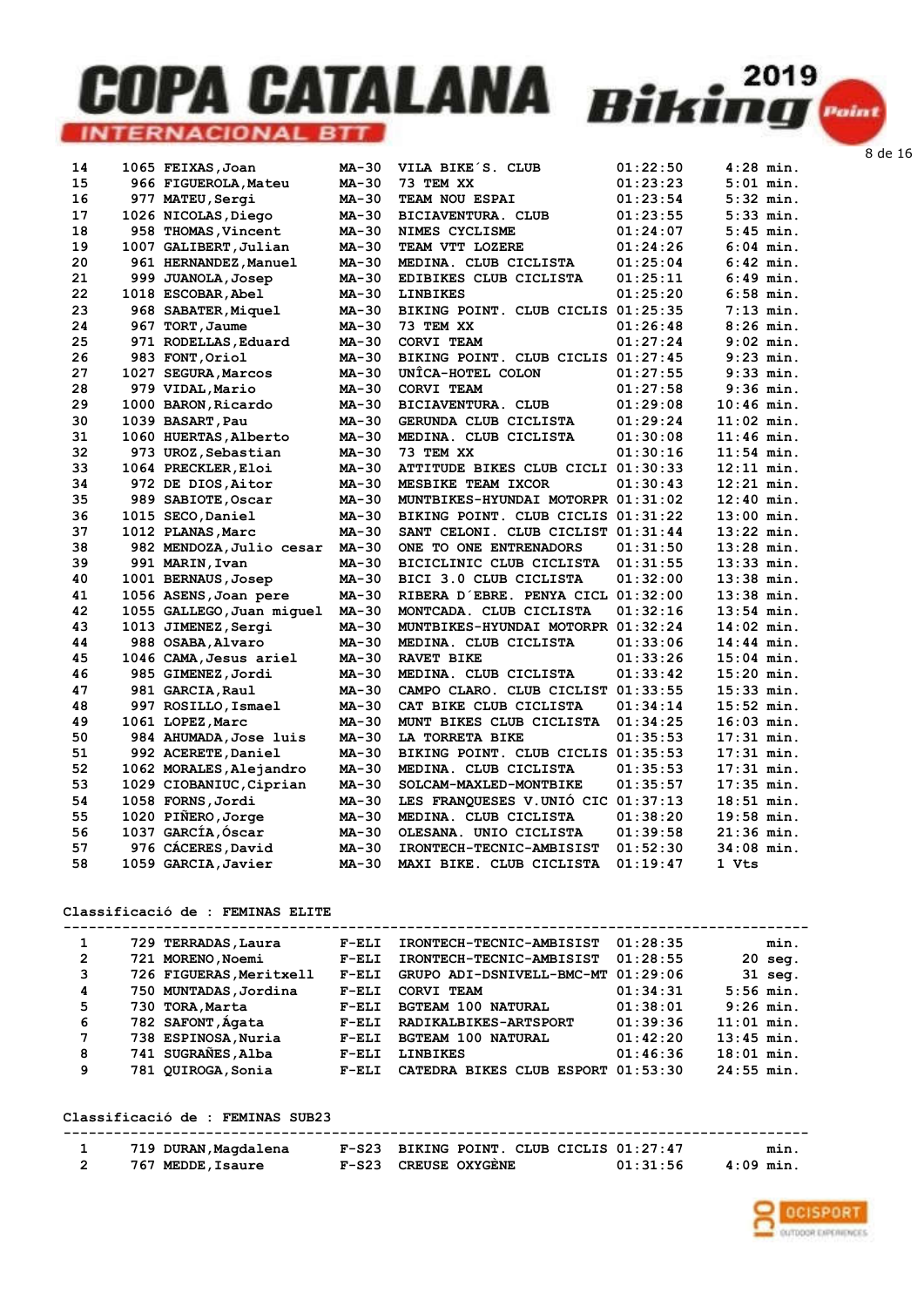| 3  | 724 VALLES, Blanca  | $F-S23$ | TBIKES-AMUNT C.C.-BH               | 01:32:05 | $4:18$ min.  |
|----|---------------------|---------|------------------------------------|----------|--------------|
| 4  | 720 GAY, Sara       | $F-S23$ | BIKING POINT. CLUB CICLIS 01:37:07 |          | $9:20$ min.  |
| 5  | 745 BOSCH, Nuria    | $F-S23$ | CIUTADELLA PENYA CICLISTA 01:38:45 |          | $10:58$ min. |
| 6  | 748 SOLER, Mar      | $F-S23$ | <b>JUFRE VIC-ETB</b>               | 01:40:14 | $12:27$ min. |
| 7  | 747 RIBAS, Julia    | $F-S23$ | CATEMA.CAT                         | 01:41:23 | $13:36$ min. |
| 8  | 751 FUENTES, Lidia  | $F-S23$ | TBIKES-AMUNT C.C.-BH               | 01:43:33 | $15:46$ min. |
| 9  | 743 DIAZ, Julia     | $F-S23$ | <b>BGTEAM 100 NATURAL</b>          | 01:45:30 | $17:43$ min. |
| 10 | 739 PUJOL, Júlia    | $F-S23$ | CATEMA.CAT                         | 01:47:04 | $19:17$ min. |
| 11 | 753 MALAGON, Alba   | $F-S23$ | RADIKALBIKES-ARTSPORT              | 01:50:11 | $22:24$ min. |
| 12 | 754 CABALLER, Anna  | $F-S23$ | TREK BICISPRINT SABADELL           | 01:28:44 | 1 Vts        |
| 13 | 752 AGUILAR, Ainhoa | $F-S23$ | CORVI TEAM                         | 01:29:42 | 1 Vts        |

Classificació de : 3 voltes

| Lloc de celebració : CORRO D'AMUNT |            |  |                                  |  |  |
|------------------------------------|------------|--|----------------------------------|--|--|
| Data                               | : 10/03/19 |  |                                  |  |  |
| Classe de la prova                 | $\cdot$ C2 |  |                                  |  |  |
| Distancia                          | : 18       |  | $Kms - Promia$ : 19.26 $Kms/h$ . |  |  |

| C1s               | Dor Cognom, Nom<br>------------------ | Categ        | Publicitat                | Temps    | Diferencia  |
|-------------------|---------------------------------------|--------------|---------------------------|----------|-------------|
| 1                 | 1414 OLIVARES, Antonio                | $MA-40$      | <b>LINBIKES</b>           | 00:56:04 |             |
| $\overline{2}$    | 1360 SALGUERO, Jose manuel MA-40      |              | 73 TEM XX                 | 00:56:17 | $13$ seg.   |
| 3                 | 1352 GARRIDO, Jordi                   | <b>MA-40</b> | TEAM NOU ESPAI            | 00:56:46 | $42$ seq.   |
| 4                 | 1357 MONTERO, Beni                    | MA-40        | GIRONA. CLUB ESPORTIU BIK | 00:56:58 | 54 seg.     |
| 5                 | 1151 CUELLAR, Adrian                  | $CAD-2$      | <b>BSIXBIKES-JORMAT</b>   | 00:57:02 | 58 seg.     |
| 6                 | 1362 FERRERES, Carles                 | MA-40        | MIAMI - MEGABICI CLUB CIC | 00:57:05 | 1:01 min.   |
| $\overline{7}$    | 1461 MARTINEZ, Santi                  | <b>MA-40</b> | ESTEVE. GRUP ESPORTIU     | 00:57:11 | $1:07$ min. |
| 8                 | 1455 FIDALGO, Roberto                 | $MA-40$      | MEDINA. CLUB CICLISTA     | 00:57:19 | $1:15$ min. |
| 9                 | 1361 ARAÑO, Marc                      | $MA-40$      | BICICLINIC CLUB CICLISTA  | 00:57:25 | $1:21$ min. |
| 10                | 1152 VILARDELL, Marc                  | $CAD-2$      | IRONTECH-TECNIC-AMBISIST  | 00:57:32 | $1:28$ min. |
| 11                | 1436 LUCEÑO, Xavi                     | $MA-40$      | CENTELLES. PENYA CICLISTA | 00:57:35 | $1:31$ min. |
| $12 \overline{ }$ | 1199 MORALES, Miquel                  | $CAD-1$      | LA TORRETA BIKE           | 00:57:40 | $1:36$ min. |
| 13                | 1377 CARO, Jaume                      | <b>MA-40</b> | BIKEBURRIAC CLUB CICLISTA | 00:57:45 | $1:41$ min. |
| 14                | 1157 MORELL, Aniol                    | $CAD-2$      | IRONTECH-TECNIC-AMBISIST  | 00:57:58 | $1:54$ min. |
| 15                | 1153 MASANA, Marc                     | $CAD-2$      | LA TORRETA BIKE           | 00:58:25 | $2:21$ min. |
| 16                | 1366 CANO, Xavier                     | $MA-40$      | RR BIKERS CLUB            | 00:58:48 | $2:44$ min. |
| 17                | 1359 EGEDA, Pablo                     | $MA-40$      | BIKING POINT. CLUB CICLIS | 00:58:57 | $2:53$ min. |
| 18                | 1394 MIR, Josep maria                 | <b>MA-40</b> | MANRESA ESPORT CICLISTA   | 00:59:19 | $3:15$ min. |
| 19                | 1155 HAUSMANN, Daniel                 | $CAD-2$      | JUFRE-VIC-ETB             | 00:59:37 | $3:33$ min. |
| 20                | 1158 VILADELBOSCH, Pau                | $CAD-2$      | <b>BAIX TER-JODOFI</b>    | 00:59:41 | $3:37$ min. |
| 21                | 1160 COMA, Lluc                       | $CAD-2$      | <b>JUFRE VIC-ETB</b>      | 00:59:41 | $3:37$ min. |
| 22                | 1354 ARGEMI, Carles                   | <b>MA-40</b> | IRONTECH-TECNIC-AMBISIST  | 00:59:47 | $3:43$ min. |
| 23                | 1364 DEL BAÑO, Oscar                  | $MA-40$      | MEDINA. CLUB CICLISTA     | 00:59:52 | $3:48$ min. |
| 24                | 1156 SOLA, Nil                        | $CAD-2$      | <b>XTREMBIKE</b>          | 00:59:56 | $3:52$ min. |
| 25                | 1374 CLAPES, Marc                     | MA-40        | TARADELL, UNIO CICLISTA   | 01:00:02 | $3:58$ min. |
| 26                | 1389 GRABULOSA, Xavier                | <b>MA-40</b> | IRONTECH-TECNIC-AMBISIST  | 01:00:08 | $4:04$ min. |
| 27                | 1206 ALCARAZ, Oriol                   | $CAD-1$      | TERRASSA CICLISME CLUB    | 01:00:10 | $4:06$ min. |
| 28                | 1356 CASTRO, Carlos                   | $MA-40$      | CICLES SANS. ASSOC. CLUB  | 01:00:34 | $4:30$ min. |
| 29                | 1456 MARTINEZ, Lluís                  | <b>MA-40</b> | <b>RAVET BIKE</b>         | 01:00:48 | $4:44$ min. |
| 30                | 1244 PECANTET LEPLUS, Owen CAD-2      |              | HAUTE GARONNE VTT         | 01:00:49 | $4:45$ min. |
| 31                | 1162 CANO, Alex                       | $CAD-2$      | <b>BGTEAM 100 NATURAL</b> | 01:01:02 | $4:58$ min. |
| 32                | 1549 HURTOS, Jordi                    | <b>MA-50</b> | DOCTOR BIKES & BTT PALAFR | 01:01:02 | $4:58$ min. |
| 33                | 1369 HUERTAS, Oscar                   | MA-40        | 73 TEM XX                 | 01:01:05 | $5:01$ min. |
| 34                | 1159 SANCHEZ, Santi                   | $CAD-2$      | <b>BSIXBIKES-JORMAT</b>   | 01:01:12 | $5:08$ min. |
| 35                | 1200 NAVARRO, Iñaki                   | $CAD-1$      | CORVI TEAM                | 01:01:15 | $5:11$ min. |
| 36                | 1396 ABIAN, Eduardo                   | MA-40        | TBIKES-AMUNT C.C.-BH      | 01:01:17 | $5:13$ min. |
| 37                | 1355 COSTA, Jordi                     | <b>MA-40</b> | STARBIKE. CLUB CICLISTA   | 01:01:25 | $5:21$ min. |
| 38                | 1386 PALLARES, David                  | MA-40        | 73 TEM XX                 | 01:01:31 | $5:27$ min. |
| 39                | 1192 CRUVEILLER, Aurelien             | $CAD-2$      | TEAM VTT LOZERE           | 01:01:43 | $5:39$ min. |
| 40                | 1528 PUJOL, Narcis christi MA-50      |              | <b>BIKE KIDS</b>          | 01:01:46 | $5:42$ min. |
| 41                | 1227 LUCAS, Sabrie fabre              | $CAD-2$      | <b>V20</b>                | 01:01:51 | $5:47$ min. |

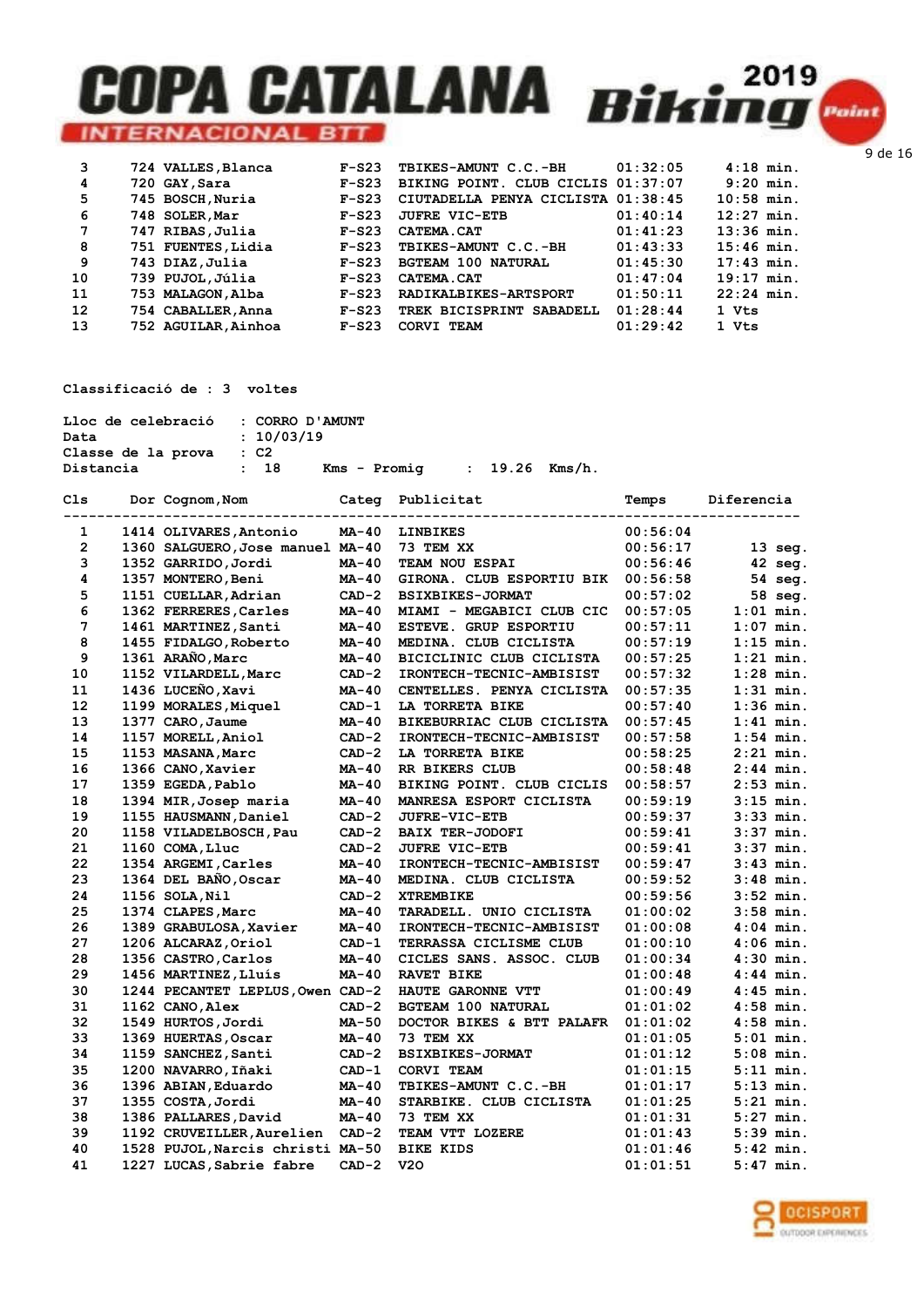| 42  | 1526 LLAUDET, Miquel                 | MA-50        | FES BICI IGUALADA CLUB CI        | 01:02:05 | $6:01$ min.  |
|-----|--------------------------------------|--------------|----------------------------------|----------|--------------|
| 43  | 1527 ASENSIO, Joan antoni            | <b>MA-50</b> | <b>TREVOL BIKESPORTS. CLUB C</b> | 01:02:06 | $6:02$ min.  |
| 44  | 1166 GATIUS, Aleix                   | $CAD-2$      | <b>BAIX TER-JODOFI</b>           | 01:02:11 | $6:07$ min.  |
| 45  | 1161 FABRELLAS, Eudald               | $CAD-2$      | RADIKALBIKES-ARTSPORT            | 01:02:16 | $6:12$ min.  |
|     |                                      |              |                                  |          |              |
| 46  | 1204 GALBANY, Sergi                  | $CAD-1$      | TBIKES-AMUNT C.C.-BH             | 01:02:16 | $6:12$ min.  |
| 47  | 1363 DE LA TORRE, Juan car MA-40     |              | ADDICT BIKES RACING TEAM         | 01:02:38 | $6:34$ min.  |
| 48  | 1406 PARRAGA, David                  | $MA-40$      | <b>LINBIKES</b>                  | 01:02:58 | $6:54$ min.  |
| 49  | 1368 VALVERDE, Manuel                | MA-40        | BIKING POINT. CLUB CICLIS        | 01:02:58 | $6:54$ min.  |
| 50  | 1173 RODRÍGUEZ, Pol                  | $CAD-2$      | TBIKES-AMUNT C.C.-BH             | 01:03:00 | $6:56$ min.  |
| 51  | 1385 ZORRILLA, Jose antoni MA-40     |              | BTT SANTA PERPETUA. CLUB         | 01:03:08 | $7:04$ min.  |
| 52  | 1358 GONZALEZ, Ruben angel MA-40     |              | <b>GONA BIKES</b>                | 01:03:08 | $7:04$ min.  |
| 53  | 1432 GRILLÓ, Albert                  | <b>MA-40</b> | FANATIK VIC CLUB                 | 01:03:09 | $7:05$ min.  |
| 54  | 1179 PINOSA, Pau                     | $CAD-2$      | TREK BICISPRINT SABADELL         | 01:03:12 | $7:08$ min.  |
|     |                                      |              |                                  |          |              |
| 55  | 1553 PUIG, Lluis                     | MA-50        | GIRONA. CLUB ESPORTIU BIK        | 01:03:31 | $7:27$ min.  |
| 56  | 1392 CASTILLEJO, Sergio ju MA-40     |              | CS COMPROSER-PC MORENITO         | 01:03:35 | $7:31$ min.  |
| 57  | 1530 BATLLORI, Pere                  | MA-50        | <b>BSIXBIKES-JORMAT</b>          | 01:03:43 | $7:39$ min.  |
| 58  | 1371 FUENTES, Jose                   | MA-40        | MEDINA. CLUB CICLISTA            | 01:03:50 | $7:46$ min.  |
| 59  | 1203 FRANQUESA, Adrià                | $CAD-1$      | <b>JUFRE VIC-ETB</b>             | 01:04:00 | $7:56$ min.  |
| 60  | 1529 BESORA, Xavier                  | MA-50        | TEAM NOU ESPAI                   | 01:04:10 | $8:06$ min.  |
| 61  | 1545 ZAFRA, Alfonso                  | MA-50        | CS COMPROSER-PC MORENITO         | 01:04:16 | $8:12$ min.  |
| 62  | 1370 VALERIO, Miquel angel MA-40     |              | FES BICI 3.0                     | 01:04:19 | $8:15$ min.  |
|     |                                      |              |                                  |          | $8:28$ min.  |
| 63  | 1536 PERTUZ, Aleksey                 | MA-50        | MEDINA. CLUB CICLISTA            | 01:04:32 |              |
| 64  | 1164 GARCIA, Roger                   | $CAD-2$      | BICI 3.0 CLUB CICLISTA           | 01:04:42 | $8:38$ min.  |
| 65  | 1240 LLOP, Gerard                    | $CAD-1$      | CICLES SANS. ASSOC. CLUB         | 01:04:42 | $8:38$ min.  |
| 66  | 1190 PORTAL, Eduard                  | $CAD-2$      | <b>IRONTECH-TECNIC-AMBISIST</b>  | 01:04:47 | $8:43$ min.  |
| 67  | 1182 BARGALLO, Arnau                 | $CAD-2$      | APUNT-DOLOMITI CYCLING TE        | 01:04:48 | $8:44$ min.  |
| 68  | 1421 COLL, Jordi                     | $MA-40$      | DOCTOR BIKES & BTT PALAFR        | 01:04:49 | $8:45$ min.  |
| 69  | 1460 SOLEY, Robert                   | $MA-40$      | BIKING POINT. CLUB CICLIS        | 01:04:49 | $8:45$ min.  |
| 70  | 1163 PUJOL, Sergi                    | $CAD-2$      | <b>BAIX TER-JODOFI</b>           | 01:05:06 | $9:02$ min.  |
| 71  | 1172 CRUZ, Oriol                     | $CAD-2$      | TBIKES-AMUNT C.C.-BH             | 01:05:41 | $9:37$ min.  |
|     |                                      |              |                                  |          |              |
| 72  | 1457 MARTINEZ, Manel                 | MA-40        | <b>RAVET BIKE</b>                | 01:05:43 | $9:39$ min.  |
| 73  | 1381 BALANYA, Isaac                  | MA-40        | TEAM NOU ESPAI                   | 01:05:47 | $9:43$ min.  |
| 74  | 1548 SANTOS, Francisco               | MA-50        | ROQUETES GARRAF. CLUB CIC        | 01:05:59 | $9:55$ min.  |
| 75  | 1168 CODINACH, Marc                  | $CAD-2$      | <b>JUFRE VIC-ETB</b>             | 01:06:13 | $10:09$ min. |
| 76  | 1243 GIMENO, Aleix                   | $CAD-1$      | BTT PREMIA DE DALT               | 01:06:17 | $10:13$ min. |
| 77  | 1174 MONZONIS, Arnau                 | $CAD-2$      | LA TORRETA BIKE                  | 01:06:21 | $10:17$ min. |
| 78  | 1276 PUIG, Bernat                    | $CAD-2$      | CALDERI. ESPORT CICLISTA         | 01:06:27 | $10:23$ min. |
| 79  | 1280 LARRIEU, Edgar                  | $CAD-2$      | TEAM HAUTE GARONNE VTT           | 01:06:33 | $10:29$ min. |
| 80  | 1194 MEDDE, Ocean                    | $CAD-2$      | AIX VTT                          | 01:06:36 |              |
| 81  |                                      |              |                                  |          |              |
|     |                                      |              |                                  |          | $10:32$ min. |
| 82  | 886 ALLIONE, Marina                  | <b>F-JUN</b> | SUNN BEAUMES DE VENISE           | 01:06:38 | $10:34$ min. |
|     | 1260 FONT, Oriol                     | $CAD-1$      | MUNTBIKES-HYUNDAI MOTORPR        | 01:06:52 | $10:48$ min. |
| 83  | 1431 DUCH, Joan ramon                | $MA-40$      | FES BICI IGUALADA CLUB CI        | 01:06:55 | $10:51$ min. |
| 84  | 1440 GOMEZ, Francisco                | MA-40        | MEDINA. CLUB CICLISTA            | 01:06:58 | $10:54$ min. |
| 85  | 1459 ORTEGA, Marc                    | MA-40        | LES FRANQUESES V.UNIO CIC        | 01:06:58 | $10:54$ min. |
| 86  | 1219 LOPEZ, Jordi                    | $CAD-1$      | <b>TREK BICISPRINT SABADELL</b>  | 01:07:00 | $10:56$ min. |
|     |                                      |              |                                  |          |              |
| 87  | 1557 JIMENEZ, Jaime                  | MA-50        | PRAT BIKE CLUB CICLISTA          | 01:07:11 | $11:07$ min. |
| 88  | 1556 GONZALEZ, David                 | <b>MA-50</b> | BH CONCEPT BARCELONA             | 01:07:15 | 11:11 min.   |
| 89  | 1167 SANCHEZ-PALENCIA, Pol CAD-2     |              | LA TORRETA BIKE CLUB CICL        | 01:07:22 | 11:18 min.   |
| 90  | 1188 GIRON I, Raul                   | $CAD-2$      | <b>JUFRE-VIC-ETB</b>             | 01:07:22 | $11:18$ min. |
| 91  | 1242 BARGO, Unai                     | $CAD-1$      | TBIKES-AMUNT C.C.-BH             | 01:07:23 | $11:19$ min. |
| 92  | 1261 VELLIDO, Miquel angel CAD-1     |              | <b>BGTEAM 100 NATURAL</b>        | 01:07:24 | $11:20$ min. |
| 93  | 1450 PACIOS, Toni                    | MA-40        | TREK BICISPRINT SABADELL         | 01:07:32 | 11:28 min.   |
| 94  | 1373 GABERNET, Ramon                 | MA-40        | TRACK TEAM CLUB CICLISTA         | 01:07:43 | 11:39 min.   |
| 95  | 1387 CASTANER, Xavier                | MA-40        | BIKING POINT. CLUB CICLIS        | 01:07:44 | 11:40 min.   |
| 96  | 1561 MONGE, Julio                    | MA-50        | CORVI TEAM                       |          | 11:52 min.   |
|     |                                      |              |                                  | 01:07:56 |              |
| 97  | 1533 FINUCCI, Regis                  | MA-50        | CANET. CLUB CICLISTA             | 01:07:57 | $11:53$ min. |
| 98  | 1170 PAGES, Gerard                   | $CAD-2$      | CORVI TEAM                       | 01:08:00 | $11:56$ min. |
| 99  | 1453 DEL PINO, Felix                 | MA-40        | MEDINA. CLUB CICLISTA            | 01:08:05 | 12:01 min.   |
| 100 | 1262 VAZQUEZ, Enzo                   | $CAD-1$      | TBIKES-AMUNT C.C.-BH             | 01:08:24 | 12:20 min.   |
| 101 | 1184 TRIAS, Joan                     | $CAD-2$      | CORVI TEAM                       | 01:08:26 | 12:22 min.   |
| 102 | 1445 RODRIGUEZ, Josep m <sup>a</sup> | MA-40        | UNÎCA-HOTEL COLON                | 01:08:33 | $12:29$ min. |
| 103 | 1555 BORRELL, Ramón                  | MA-50        | DOCTOR BIKES & BTT PALAFR        | 01:08:34 | $12:30$ min. |
| 104 | 1205 FERNANDEZ, Pau                  | $CAD-1$      | BICISPRINT. ESPORT CICLIS        | 01:08:39 | $12:35$ min. |

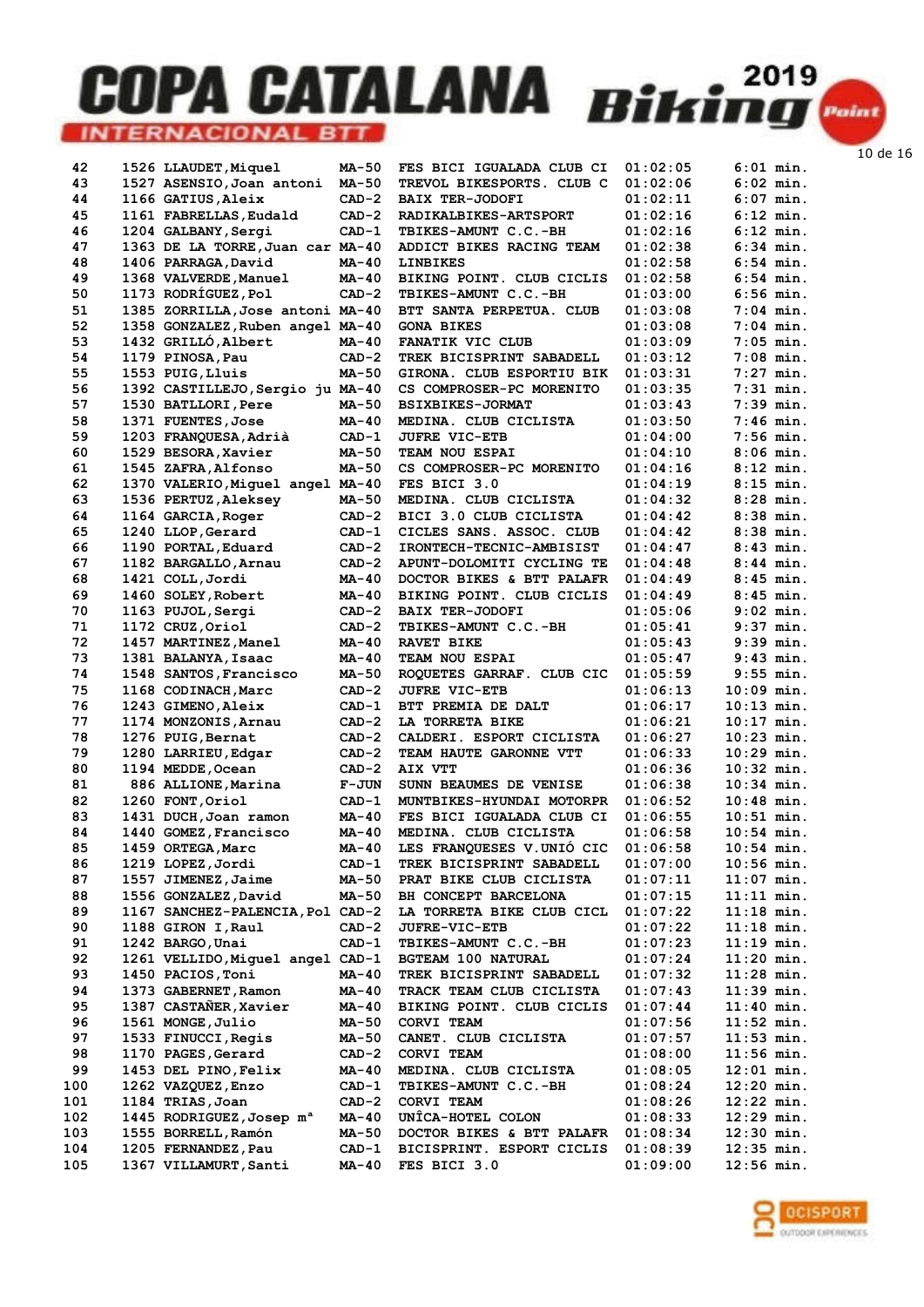| 106 | 1397 ONORATO,Antonio luís MA-40  |              | <b>BGTEAM 100 NATURAL</b>       | 01:09:23 | $13:19$ min. |
|-----|----------------------------------|--------------|---------------------------------|----------|--------------|
| 107 | 1547 TUGUES, Josep               | MA-50        | FES BICI IGUALADA CLUB CI       | 01:09:46 | $13:42$ min. |
| 108 | 1379 DONES, Oscar                | MA-40        | TRACK TEAM CLUB CICLISTA        | 01:09:54 | $13:50$ min. |
| 109 | 1552 CAMPOS, Carlos              | MA-50        | RIBERA D'EBRE. PENYA CICL       | 01:10:01 | $13:57$ min. |
| 110 | 1403 OLIVARES, Christian e MA-40 |              | TREK BICISPRINT SABADELL        | 01:10:03 | $13:59$ min. |
| 111 | 1540 CORRAL, Domingo             | <b>MA-50</b> | CS COMPROSER-PC MORENITO        | 01:10:24 | $14:20$ min. |
| 112 | 1283 OCHOA, Gorka                | $CAD-1$      | MRT CYCLING CLUB MALGRAT        | 01:10:26 | $14:22$ min. |
| 113 | 885 LAMBERTI, Coralie            | $F-JUN$      | FRANCE NAT TEAM                 | 01:11:06 | $15:02$ min. |
| 114 |                                  | $CAD-2$      | BICIOCASION BARCELONA-OPE       | 01:11:34 | $15:30$ min. |
|     | 1222 PAGES, Roc                  |              |                                 |          |              |
| 115 | 1446 SAEZ, Miquel<br>angel       | MA-40        | BIKETRAINING CLUB CICLIST       | 01:11:35 | $15:31$ min. |
| 116 | 1454 ESPIN, Jorge                | $MA-40$      | <b>BGTEAM 100 NATURAL</b>       | 01:11:56 | $15:52$ min. |
| 117 | 1285 PUJOL, Pau                  | $CAD-1$      | <b>JUFRE VIC-ETB</b>            | 01:11:56 | $15:52$ min. |
| 118 | 1395 POLO, Juan carlos           | MA-40        | CS COMPROSER-PC MORENITO        | 01:12:23 | $16:19$ min. |
| 119 | 1532 VIÑALS, Oscar               | MA-50        | <b>TREK BICISPRINT SABADELL</b> | 01:12:23 | $16:19$ min. |
| 120 | 1279 GUERRERO, Raul              | $CAD-1$      | TOT MARXA CLUB DE CICLISM       | 01:12:32 | $16:28$ min. |
| 121 | 871 ARTIGAS, Sandra              | <b>F-JUN</b> | TBIKES-AMUNT C.C.-BH            | 01:12:33 | $16:29$ min. |
| 122 | 1268 VERGÉS, Marc                | $CAD-1$      | BTT PREMIA DE DALT              | 01:12:35 | $16:31$ min. |
| 123 | 870 MARFIL, Nerea                | $F-JUN$      | KROSS RACING TEAM ESPANA        | 01:12:35 | $16:31$ min. |
| 124 | 1288 MOLINA, Jaume               | $CAD-2$      | DIFFERENT BIKES CLUB CICL       | 01:12:36 | $16:32$ min. |
| 125 | 1534 VENTURA, Salvador           | MA-50        | BIKING POINT. CLUB CICLIS       | 01:12:58 | $16:54$ min. |
| 126 | 867 PHILIPPE, Marine             | <b>F-JUN</b> | MARSEILLETECHNOTEAM13-HEA       | 01:13:01 | $16:57$ min. |
| 127 | 1541 COROMINAS, Jordi            | MA-50        | CAT BIKE CLUB CICLISTA          | 01:13:03 | $16:59$ min. |
| 128 | 1391 ESTEBAN, Carlos             | MA-40        | CS COMPROSER-PC MORENITO        | 01:13:35 | $17:31$ min. |
| 129 | 1462 CIURANS, Jofre              | $MA-40$      | <b>STYLE-SLEEVE</b>             | 01:13:42 | $17:38$ min. |
| 130 | 810 MARRECAU, Siska simon F-M30  |              | ADDICT BIKES RACING TEAM        | 01:13:45 | $17:41$ min. |
| 131 | 889 ROCA, Estelle                | $F-JUN$      | VELOPROSHOP BY MAXPERF          | 01:13:53 | $17:49$ min. |
| 132 | 1228 VALLHONRAT, Aleix           | $CAD-1$      | TREK BICISPRINT SABADELL        | 01:14:23 | $18:19$ min. |
| 133 | 1249 GOMES, Nuno                 | $CAD-2$      | <b>ACA</b>                      | 01:14:23 | $18:19$ min. |
| 134 |                                  | MA-40        | TEAM NOU ESPAI                  | 01:14:26 | $18:22$ min. |
|     | 1383 MAZA, David                 |              |                                 |          |              |
| 135 | 1452 ALEJO, Lluís                | MA-40        | JUANITO. CLUB PEÑA CICLIS       | 01:14:43 | $18:39$ min. |
| 136 | 809 FRANCO, Mar                  | $F-M30$      | MARTORELL BIKE. CLUB            | 01:14:44 | $18:40$ min. |
| 137 | 1401 BONFILL, Carles             | MA-40        | ESPAI BIKES CLUB CICLISTA       | 01:14:56 | $18:52$ min. |
| 138 | 1273 ARIZA, Ruben                | $CAD-1$      | LA TORRETA BIKE                 | 01:15:24 | $19:20$ min. |
| 139 | 1186 DANIEL, Adria               | $CAD-2$      | EDIBIKES CLUB CICLISTA          | 01:15:26 | $19:22$ min. |
| 140 | 1214 POU, Oriol                  | $CAD-1$      | LA TORRETA BIKE                 | 01:16:04 | $20:00$ min. |
| 141 | 1211 LÓPEZ, Mark                 | $CAD-1$      | TBIKES-AMUNT C.C.-BH            | 01:16:07 | $20:03$ min. |
| 142 | 875 FERNANDEZ, Lisa              | $F-JUN$      | TEAM VTT LOZERE                 | 01:16:11 | $20:07$ min. |
| 143 | 1562 SANS, Ricard                | <b>MA-50</b> | CICLES SANS. ASSOC. CLUB        | 01:16:13 | $20:09$ min. |
| 144 | 801 NEZHOVOROVA, Alexandr F-M30  |              | MORENITO PENYA CICLISTA         | 01:16:39 | $20:35$ min. |
| 145 | 860 FERRER, Anna                 | $F-JUN$      | BICIOCASION BARCELONA-OPE       | 01:16:43 | $20:39$ min. |
| 146 | 863 ESPINAR, Ivette              | $F-JUN$      | BIKING POINT, CLUB CICLIS       | 01:17:06 | $21:02$ min. |
| 147 | 1380 FERNANDEZ, Francisco        | MA-40        | MEDINA. CLUB CICLISTA           | 01:17:25 | $21:21$ min. |
| 148 | 1550 DANIEL, Jordi               | <b>MA-50</b> | EDIBIKES CLUB CICLISTA          | 01:17:46 | $21:42$ min. |
| 149 | 1272 BONASTRE, Alex              | $CAD-1$      | ONE TO ONE ENTRENADORS          | 01:19:47 | $23:43$ min. |
| 150 | 813 BERTRAN, Nuria               | F-M30        | DIFFERENT BIKES CLUB CICL       | 01:19:49 | $23:45$ min. |
| 151 | 1198 AGUIRRE, Marc               | $CAD-1$      | BICIOCASION BARCELONA-OPE       | 01:19:55 | $23:51$ min. |
| 152 | 865 BECERRA, Paula               | <b>F-JUN</b> | <b>STYLE-SLEEVE</b>             | 01:20:02 | $23:58$ min. |
| 153 | 1558 MUÑOZ, Jesús                | MA-50        | MRT CYCLING CLUB MALGRAT        | 01:20:25 | $24:21$ min. |
| 154 | 1213 CHACON, Javier              | $CAD-1$      | CORVI TEAM                      | 01:20:30 | $24:26$ min. |
| 155 | 1458 MERINO, David               | MA-40        | TREK BICISPRINT SABADELL        | 01:20:53 | $24:49$ min. |
| 156 | 1236 PRIETO, Arnau               | $CAD-1$      | CLUB CICLISME MANRESA BAG       | 01:20:54 | $24:50$ min. |
| 157 | 1284 PARTERA, Guillem            | CAD-1        | TREK BICISPRINT SABADELL        | 01:20:58 | $24:54$ min. |
| 158 | 1365 REAL, Marc                  | MA-40        | FURORE CYCLING CLUB             | 01:21:07 | $25:03$ min. |
|     | 1418 GUISADO, Javier             |              |                                 |          |              |
| 159 |                                  | MA-40        | MEDINA. CLUB CICLISTA           | 01:21:08 | $25:04$ min. |
| 160 | 1282 MARTINEZ, Arnau             | $CAD-1$      | TREK BICISPRINT SABADELL        | 01:21:19 | $25:15$ min. |
| 161 | 1196 MARTIN, Marc                | $CAD-2$      | AYATSCYCLES-BRAVI PISCINE       | 01:21:55 | $25:51$ min. |
| 162 | 834 SOMS, Clara                  | F-M40        | MEDINA. CLUB CICLISTA           | 01:22:02 | $25:58$ min. |
| 163 | 1207 MORILLA, Pau                | CAD-1        | <b>JUFRE VIC-ETB</b>            | 01:22:18 | $26:14$ min. |
| 164 | 1286 RIBA, Marc                  | $CAD-1$      | ODENA ESPORT CICLISTA           | 01:23:37 | $27:33$ min. |
| 165 | 1176 DARNACULLETA, David         | $CAD-2$      | <b>BAIX TER-JODOFI</b>          | 01:23:48 | $27:44$ min. |
| 166 | 888 MARTURIER, Lena              | <b>F-JUN</b> | MARSEILLETECHNOTEAM13-HEA       | 01:24:59 | $28:55$ min. |
| 167 | 836 MEDINA, Carmen               | F-M40        | MEDINA. CLUB CICLISTA           | 01:27:14 | $31:10$ min. |
| 168 | 831 VILADOMS, Marta              | F-M40        | 73 TEM XX                       | 01:28:50 | $32:46$ min. |
| 169 | 872 MARTINEZ, Marta              | <b>F-JUN</b> | CORVI TEAM                      | 01:31:35 | $35:31$ min. |

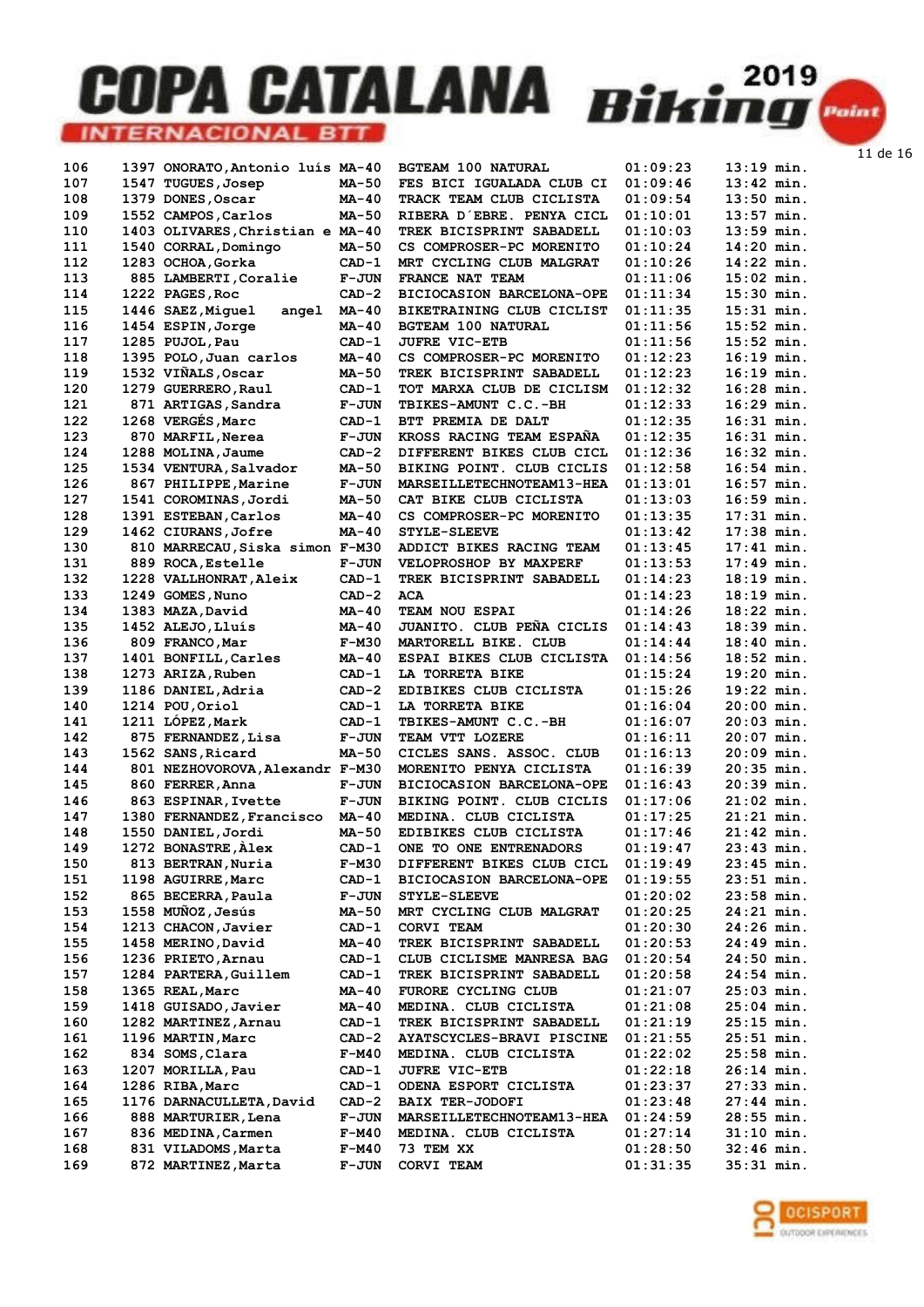

| 170 | 803 AL BAKALI, Laila     | F-M30   | <b>BGTEAM 100 NATURAL</b> | 01:31:36 | $35:32$ min. |
|-----|--------------------------|---------|---------------------------|----------|--------------|
| 171 | 1560 LÓPEZ, Alfons manel | MA-50   | BAIX CAMP. ESPORT CICLIST | 00:53:31 | 1 Vts        |
| 172 | 1543 HOMS, Francesc      | MA-50   | GRANOLLERS. CLUB CICLISTA | 00:57:07 | 1 Vts        |
| 173 | 1535 SCHMIDT, Pere       | MA-50   | BICI OCI COMP CLUB CICLIS | 00:57:22 | 1 Vts        |
| 174 | 1281 MAÑERO, Hugo        | $CAD-1$ | TREK BICISPRINT SABADELL  | 01:00:25 | 1 Vts        |
| 175 | 1278 DARDER, Ian         | CAD-1   | TOT MARXA CLUB DE CICLISM | 01:01:03 | 1 Vts        |
| 176 | 1178 LUJAN, Alejandro    | CAD-2   | TBIKES-AMUNT C.C.-BH      | 01:04:05 | 1 Vts        |
| 177 | 802 PEREIRA, Yolanda     | F-M30   | ADDICT BIKES RACING TEAM  | 01:08:25 | 1 Vts        |

#### Classificació de : CADETES

| 1              | 1151 CUELLAR, Adrian             | $CAD-2$ | <b>BSIXBIKES-JORMAT</b>            | 00:57:02 |              | seg.      |
|----------------|----------------------------------|---------|------------------------------------|----------|--------------|-----------|
| $\overline{2}$ | 1152 VILARDELL, Marc             | $CAD-2$ | <b>IRONTECH-TECNIC-AMBISIST</b>    | 00:57:32 |              | $30$ seq. |
| 3              | 1199 MORALES, Miquel             | $CAD-1$ | LA TORRETA BIKE                    | 00:57:40 |              | 38 seg.   |
| 4              | 1157 MORELL, Aniol               | $CAD-2$ | IRONTECH-TECNIC-AMBISIST           | 00:57:58 |              | 56 seg.   |
| 5              | 1153 MASANA, Marc                | $CAD-2$ | LA TORRETA BIKE                    | 00:58:25 | $1:23$ min.  |           |
| 6              | 1155 HAUSMANN, Daniel            | $CAD-2$ | JUFRE-VIC-ETB                      | 00:59:37 | $2:35$ min.  |           |
| 7              | 1158 VILADELBOSCH, Pau           | $CAD-2$ | <b>BAIX TER-JODOFI</b>             | 00:59:41 | $2:39$ min.  |           |
| 8              | 1160 COMA, Lluc                  | $CAD-2$ | <b>JUFRE VIC-ETB</b>               | 00:59:41 | $2:39$ min.  |           |
| 9              | 1156 SOLA, Nil                   | $CAD-2$ | <b>XTREMBIKE</b>                   | 00:59:56 | $2:54$ min.  |           |
| 10             | 1206 ALCARAZ, Oriol              | $CAD-1$ | TERRASSA CICLISME CLUB             | 01:00:10 | $3:08$ min.  |           |
| 11             | 1244 PECANTET LEPLUS, Owen CAD-2 |         | HAUTE GARONNE VTT                  | 01:00:49 | $3:47$ min.  |           |
| 12             | 1162 CANO, Alex                  | $CAD-2$ | <b>BGTEAM 100 NATURAL</b>          | 01:01:02 | $4:00$ min.  |           |
| 13             | 1159 SANCHEZ, Santi              | $CAD-2$ | <b>BSIXBIKES-JORMAT</b>            | 01:01:12 | $4:10$ min.  |           |
| 14             | 1200 NAVARRO, Iñaki              | $CAD-1$ | CORVI TEAM                         | 01:01:15 | $4:13$ min.  |           |
| 15             | 1192 CRUVEILLER, Aurelien        | $CAD-2$ | TEAM VTT LOZERE                    | 01:01:43 | $4:41$ min.  |           |
| 16             | 1227 LUCAS, Sabrie fabre         | $CAD-2$ | <b>v20</b>                         | 01:01:51 | $4:49$ min.  |           |
| 17             | 1166 GATIUS, Aleix               | $CAD-2$ | <b>BAIX TER-JODOFI</b>             | 01:02:11 | $5:09$ min.  |           |
| 18             | 1161 FABRELLAS, Eudald           | $CAD-2$ | <b>RADIKALBIKES-ARTSPORT</b>       | 01:02:16 | $5:14$ min.  |           |
| 19             | 1204 GALBANY, Sergi              | $CAD-1$ | TBIKES-AMUNT C.C.-BH               | 01:02:16 | $5:14$ min.  |           |
| 20             | 1173 RODRÍGUEZ, Pol              | $CAD-2$ | TBIKES-AMUNT C.C.-BH               | 01:03:00 | $5:58$ min.  |           |
| 21             | 1179 PINOSA, Pau                 | $CAD-2$ | TREK BICISPRINT SABADELL           | 01:03:12 | $6:10$ min.  |           |
| 22             | 1203 FRANQUESA, Adrià            | $CAD-1$ | <b>JUFRE VIC-ETB</b>               | 01:04:00 | $6:58$ min.  |           |
| 23             | 1164 GARCIA, Roger               | $CAD-2$ | BICI 3.0 CLUB CICLISTA             | 01:04:42 | $7:40$ min.  |           |
| 24             | 1240 LLOP, Gerard                | $CAD-1$ | CICLES SANS. ASSOC. CLUB           | 01:04:42 | $7:40$ min.  |           |
| 25             | 1190 PORTAL, Eduard              | $CAD-2$ |                                    |          | $7:45$ min.  |           |
| 26             |                                  |         | IRONTECH-TECNIC-AMBISIST           | 01:04:47 |              |           |
|                | 1182 BARGALLO, Arnau             | $CAD-2$ | APUNT-DOLOMITI CYCLING TE          | 01:04:48 | $7:46$ min.  |           |
| 27             | 1163 PUJOL, Sergi                | $CAD-2$ | <b>BAIX TER-JODOFI</b>             | 01:05:06 | $8:04$ min.  |           |
| 28             | 1172 CRUZ, Oriol                 | $CAD-2$ | TBIKES-AMUNT C.C.-BH               | 01:05:41 | $8:39$ min.  |           |
| 29             | 1168 CODINACH, Marc              | $CAD-2$ | <b>JUFRE VIC-ETB</b>               | 01:06:13 | $9:11$ min.  |           |
| 30             | 1243 GIMENO, Aleix               | $CAD-1$ | BTT PREMIA DE DALT                 | 01:06:17 | $9:15$ min.  |           |
| 31             | 1174 MONZONIS, Arnau             | $CAD-2$ | LA TORRETA BIKE                    | 01:06:21 | $9:19$ min.  |           |
| 32             | 1276 PUIG, Bernat                | $CAD-2$ | CALDERI. ESPORT CICLISTA           | 01:06:27 | $9:25$ min.  |           |
| 33             | 1280 LARRIEU, Edgar              | $CAD-2$ | TEAM HAUTE GARONNE VTT             | 01:06:33 | $9:31$ min.  |           |
| 34             | 1194 MEDDE, Ocean                | $CAD-2$ | AIX VTT                            | 01:06:36 | $9:34$ min.  |           |
| 35             | 1260 FONT, Oriol                 | $CAD-1$ | MUNTBIKES-HYUNDAI MOTORPR 01:06:52 |          | $9:50$ min.  |           |
| 36             | 1219 LOPEZ, Jordi                | $CAD-1$ | TREK BICISPRINT SABADELL           | 01:07:00 | $9:58$ min.  |           |
| 37             | 1167 SANCHEZ-PALENCIA, Pol CAD-2 |         | LA TORRETA BIKE CLUB CICL 01:07:22 |          | 10:20 min.   |           |
| 38             | 1188 GIRON I, Raul               | $CAD-2$ | <b>JUFRE-VIC-ETB</b>               | 01:07:22 | $10:20$ min. |           |
| 39             | 1242 BARGO, Unai                 | $CAD-1$ | TBIKES-AMUNT C.C.-BH               | 01:07:23 | $10:21$ min. |           |
| 40             | 1261 VELLIDO, Miguel angel CAD-1 |         | <b>BGTEAM 100 NATURAL</b>          | 01:07:24 | $10:22$ min. |           |
| 41             | 1170 PAGES, Gerard               | $CAD-2$ | CORVI TEAM                         | 01:08:00 | $10:58$ min. |           |
| 42             | 1262 VAZQUEZ, Enzo               | $CAD-1$ | TBIKES-AMUNT C.C.-BH               | 01:08:24 | $11:22$ min. |           |
| 43             | 1184 TRIAS, Joan                 | $CAD-2$ | CORVI TEAM                         | 01:08:26 | $11:24$ min. |           |
| 44             | 1205 FERNANDEZ, Pau              | $CAD-1$ | BICISPRINT. ESPORT CICLIS 01:08:39 |          | $11:37$ min. |           |
| 45             | 1283 OCHOA, Gorka                | CAD-1   | MRT CYCLING CLUB MALGRAT           | 01:10:26 | 13:24 min.   |           |
| 46             | 1222 PAGES, Roc                  | $CAD-2$ | BICIOCASION BARCELONA-OPE 01:11:34 |          | 14:32 min.   |           |
| 47             | 1285 PUJOL, Pau                  | $CAD-1$ | <b>JUFRE VIC-ETB</b>               | 01:11:56 | 14:54 min.   |           |
| 48             | 1279 GUERRERO, Raul              | $CAD-1$ | TOT MARXA CLUB DE CICLISM 01:12:32 |          | 15:30 min.   |           |
| 49             | 1268 VERGÉS, Marc                | $CAD-1$ | BTT PREMIA DE DALT                 | 01:12:35 | $15:33$ min. |           |
| 50             | 1288 MOLINA, Jaume               | $CAD-2$ | DIFFERENT BIKES CLUB CICL 01:12:36 |          | 15:34 min.   |           |
| 51             | 1228 VALLHONRAT, Aleix           | CAD-1   | TREK BICISPRINT SABADELL           | 01:14:23 | 17:21 min.   |           |
| 52             | 1249 GOMES, Nuno                 | $CAD-2$ | ACA                                | 01:14:23 | 17:21 min.   |           |
| 53             | 1273 ARIZA, Ruben                | $CAD-1$ | LA TORRETA BIKE                    | 01:15:24 | 18:22 min.   |           |

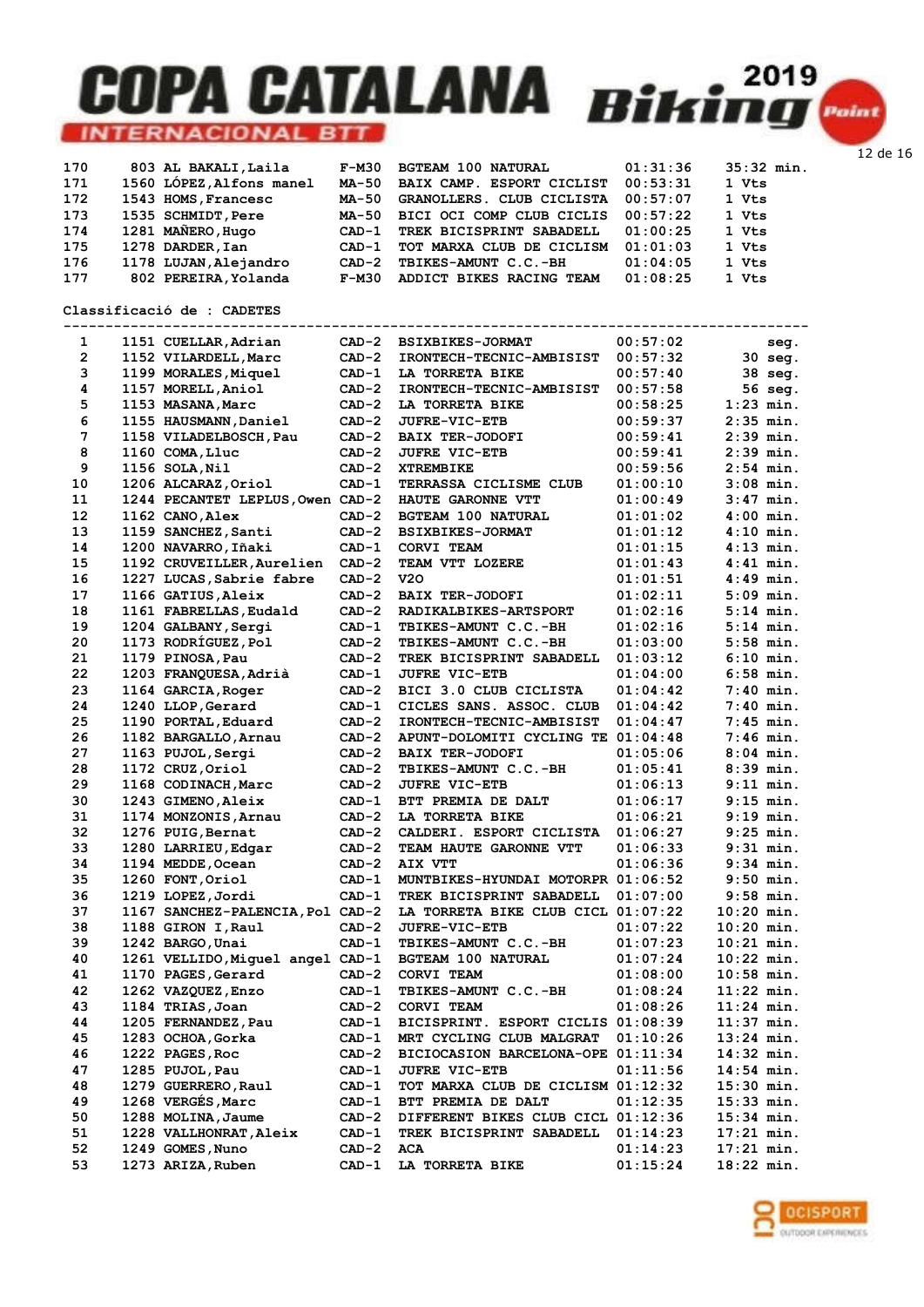| 54 | 1186 DANIEL, Adria       | $CAD-2$ | EDIBIKES CLUB CICLISTA             | 01:15:26 | $18:24$ min. |
|----|--------------------------|---------|------------------------------------|----------|--------------|
| 55 | 1214 POU.Oriol           | $CAD-1$ | LA TORRETA BIKE                    | 01:16:04 | $19:02$ min. |
| 56 | 1211 LÓPEZ, Mark         | $CAD-1$ | TBIKES-AMUNT C.C.-BH               | 01:16:07 | $19:05$ min. |
| 57 | 1272 BONASTRE, Alex      | $CAD-1$ | ONE TO ONE ENTRENADORS             | 01:19:47 | $22:45$ min. |
| 58 | 1198 AGUIRRE, Marc       | $CAD-1$ | BICIOCASION BARCELONA-OPE          | 01:19:55 | $22:53$ min. |
| 59 | 1213 CHACON, Javier      | $CAD-1$ | CORVI TEAM                         | 01:20:30 | $23:28$ min. |
| 60 | 1236 PRIETO, Arnau       | $CAD-1$ | CLUB CICLISME MANRESA BAG 01:20:54 |          | $23:52$ min. |
| 61 | 1284 PARTERA, Guillem    | $CAD-1$ | TREK BICISPRINT SABADELL           | 01:20:58 | $23:56$ min. |
| 62 | 1282 MARTINEZ, Arnau     | $CAD-1$ | TREK BICISPRINT SABADELL           | 01:21:19 | $24:17$ min. |
| 63 | 1196 MARTIN, Marc        | $CAD-2$ | AYATSCYCLES-BRAVI PISCINE          | 01:21:55 | $24:53$ min. |
| 64 | 1207 MORILLA, Pau        | $CAD-1$ | <b>JUFRE VIC-ETB</b>               | 01:22:18 | $25:16$ min. |
| 65 | 1286 RIBA, Marc          | $CAD-1$ | ODENA ESPORT CICLISTA              | 01:23:37 | $26:35$ min. |
| 66 | 1176 DARNACULLETA, David | $CAD-2$ | <b>BAIX TER-JODOFI</b>             | 01:23:48 | $26:46$ min. |
| 67 | 1281 MAÑERO, Hugo        | $CAD-1$ | TREK BICISPRINT SABADELL           | 01:00:25 | 1 Vts        |
| 68 | 1278 DARDER, Ian         | CAD-1   | TOT MARXA CLUB DE CICLISM 01:01:03 |          | 1 Vts        |
| 69 | 1178 LUJAN, Alejandro    | $CAD-2$ | TBIKES-AMUNT C.C.-BH               | 01:04:05 | 1 Vts        |
|    |                          |         |                                    |          |              |

Classificació de : MASTERS 40

| 1              | 1414 OLIVARES, Antonio               | MA-40        | <b>LINBIKES</b>                    | 00:56:04 |              |
|----------------|--------------------------------------|--------------|------------------------------------|----------|--------------|
| $\overline{2}$ | 1360 SALGUERO, Jose manuel MA-40     |              | 73 TEM XX                          | 00:56:17 | $13$ seq.    |
| 3              | 1352 GARRIDO, Jordi                  | <b>MA-40</b> | TEAM NOU ESPAI                     | 00:56:46 | $42$ seq.    |
| 4              | 1357 MONTERO, Beni                   | MA-40        | GIRONA. CLUB ESPORTIU BIK 00:56:58 |          | 54 seg.      |
| 5              | 1362 FERRERES, Carles                | <b>MA-40</b> | MIAMI - MEGABICI CLUB CIC 00:57:05 |          | $1:01$ min.  |
| 6              | 1461 MARTINEZ, Santi                 | $MA-40$      | ESTEVE. GRUP ESPORTIU              | 00:57:11 | $1:07$ min.  |
| 7              | 1455 FIDALGO, Roberto                | MA-40        | MEDINA. CLUB CICLISTA              | 00:57:19 | $1:15$ min.  |
| 8              | 1361 ARAÑO, Marc                     | <b>MA-40</b> | BICICLINIC CLUB CICLISTA           | 00:57:25 | $1:21$ min.  |
| 9              | 1436 LUCEÑO, Xavi                    | <b>MA-40</b> | CENTELLES. PENYA CICLISTA 00:57:35 |          | $1:31$ min.  |
| 10             | 1377 CARO, Jaume                     | $MA-40$      | BIKEBURRIAC CLUB CICLISTA 00:57:45 |          | $1:41$ min.  |
| 11             | 1366 CANO, Xavier                    | <b>MA-40</b> | RR BIKERS CLUB                     | 00:58:48 | $2:44$ min.  |
| 12             | 1359 EGEDA, Pablo                    | <b>MA-40</b> | BIKING POINT. CLUB CICLIS 00:58:57 |          | $2:53$ min.  |
| 13             | 1394 MIR, Josep maria                | MA-40        | MANRESA ESPORT CICLISTA            | 00:59:19 | $3:15$ min.  |
| 14             | 1354 ARGEMI, Carles                  | <b>MA-40</b> | IRONTECH-TECNIC-AMBISIST           | 00:59:47 | $3:43$ min.  |
| 15             | 1364 DEL BAÑO, Oscar                 | <b>MA-40</b> | MEDINA. CLUB CICLISTA              | 00:59:52 | $3:48$ min.  |
| 16             | 1374 CLAPES, Marc                    | <b>MA-40</b> | TARADELL. UNIO CICLISTA            | 01:00:02 | $3:58$ min.  |
| 17             | 1389 GRABULOSA, Xavier               | <b>MA-40</b> | IRONTECH-TECNIC-AMBISIST           | 01:00:08 | $4:04$ min.  |
| 18             | 1356 CASTRO, Carlos                  | MA-40        | CICLES SANS. ASSOC. CLUB           | 01:00:34 | $4:30$ min.  |
| 19             | 1456 MARTINEZ, Lluís                 | $MA-40$      | RAVET BIKE                         | 01:00:48 | $4:44$ min.  |
| 20             | 1369 HUERTAS, Oscar                  | <b>MA-40</b> | 73 TEM XX                          | 01:01:05 | $5:01$ min.  |
| 21             | 1396 ABIAN, Eduardo                  | $MA-40$      | TBIKES-AMUNT C.C.-BH               | 01:01:17 | $5:13$ min.  |
| 22             | 1355 COSTA, Jordi                    | $MA-40$      | STARBIKE. CLUB CICLISTA            | 01:01:25 | $5:21$ min.  |
| 23             | 1386 PALLARES, David                 | <b>MA-40</b> | 73 TEM XX                          | 01:01:31 | $5:27$ min.  |
| 24             | 1363 DE LA TORRE, Juan car MA-40     |              | ADDICT BIKES RACING TEAM           | 01:02:38 | $6:34$ min.  |
| 25             | 1406 PARRAGA, David                  | $MA-40$      | <b>LINBIKES</b>                    | 01:02:58 | $6:54$ min.  |
| 26             | 1368 VALVERDE, Manuel                | $MA-40$      | BIKING POINT. CLUB CICLIS 01:02:58 |          | $6:54$ min.  |
| 27             | 1385 ZORRILLA, Jose antoni MA-40     |              | BTT SANTA PERPETUA. CLUB           | 01:03:08 | $7:04$ min.  |
| 28             | 1358 GONZALEZ, Ruben angel MA-40     |              | <b>GONA BIKES</b>                  | 01:03:08 | $7:04$ min.  |
| 29             | 1432 GRILLÓ, Albert                  | <b>MA-40</b> | FANATIK VIC CLUB                   | 01:03:09 | $7:05$ min.  |
| 30             | 1392 CASTILLEJO, Sergio ju MA-40     |              | CS COMPROSER-PC MORENITO           | 01:03:35 | $7:31$ min.  |
| 31             | 1371 FUENTES, Jose                   | $MA-40$      | MEDINA. CLUB CICLISTA              | 01:03:50 | $7:46$ min.  |
| 32             | 1370 VALERIO, Miquel angel MA-40     |              | FES BICI 3.0                       | 01:04:19 | $8:15$ min.  |
| 33             | 1421 COLL, Jordi                     | MA-40        | DOCTOR BIKES & BTT PALAFR 01:04:49 |          | $8:45$ min.  |
| 34             | 1460 SOLEY, Robert                   | $MA-40$      | BIKING POINT. CLUB CICLIS 01:04:49 |          | $8:45$ min.  |
| 35             | 1457 MARTINEZ, Manel                 | $MA-40$      | <b>RAVET BIKE</b>                  | 01:05:43 | $9:39$ min.  |
| 36             | 1381 BALANYA, Isaac                  | MA-40        | <b>TEAM NOU ESPAI</b>              | 01:05:47 | $9:43$ min.  |
| 37             | 1431 DUCH, Joan ramon                | <b>MA-40</b> | FES BICI IGUALADA CLUB CI 01:06:55 |          | $10:51$ min. |
| 38             | 1440 GOMEZ, Francisco                | MA-40        | MEDINA. CLUB CICLISTA              | 01:06:58 | $10:54$ min. |
| 39             | 1459 ORTEGA, Marc                    | MA-40        | LES FRANQUESES V.UNIO CIC 01:06:58 |          | $10:54$ min. |
| 40             | 1450 PACIOS, Toni                    | $MA-40$      | TREK BICISPRINT SABADELL           | 01:07:32 | 11:28 min.   |
| 41             | 1373 GABERNET, Ramon                 | $MA-40$      | TRACK TEAM CLUB CICLISTA           | 01:07:43 | $11:39$ min. |
| 42             | 1387 CASTAÑER, Xavier                | <b>MA-40</b> | BIKING POINT. CLUB CICLIS 01:07:44 |          | $11:40$ min. |
| 43             | 1453 DEL PINO, Felix                 | $MA-40$      | MEDINA. CLUB CICLISTA              | 01:08:05 | $12:01$ min. |
| 44             | 1445 RODRIGUEZ, Josep m <sup>a</sup> | $MA-40$      | UNÎCA-HOTEL COLON                  | 01:08:33 | $12:29$ min. |

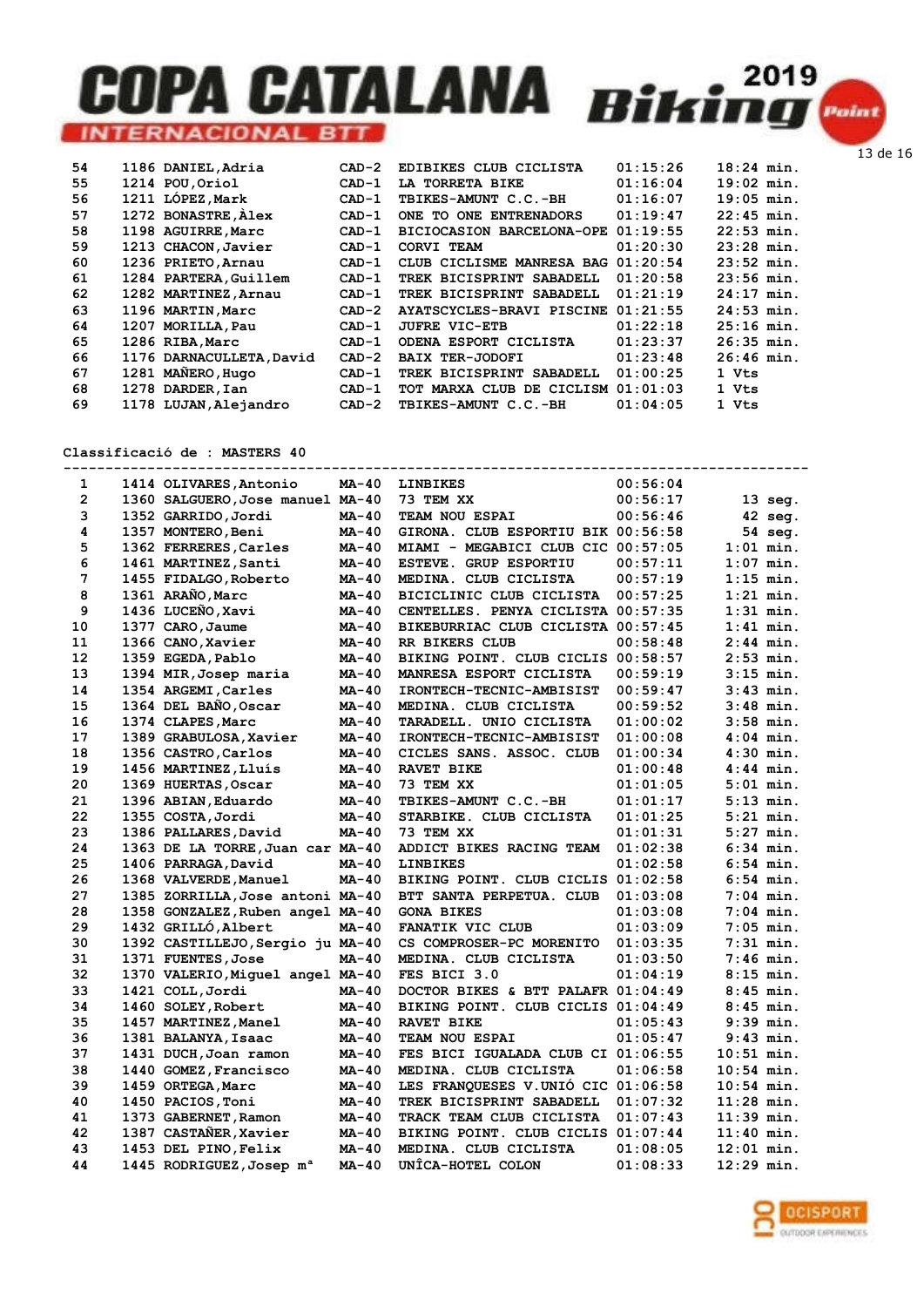

| 45 | 1367 VILLAMURT, Santi            | $MA-40$      | FES BICI 3.0                       | 01:09:00 | $12:56$ min. |
|----|----------------------------------|--------------|------------------------------------|----------|--------------|
| 46 | 1397 ONORATO, Antonio luís MA-40 |              | <b>BGTEAM 100 NATURAL</b>          | 01:09:23 | $13:19$ min. |
| 47 | 1379 DONES, Oscar                | $MA-40$      | TRACK TEAM CLUB CICLISTA           | 01:09:54 | $13:50$ min. |
| 48 | 1403 OLIVARES, Christian e MA-40 |              | TREK BICISPRINT SABADELL           | 01:10:03 | $13:59$ min. |
| 49 | 1446 SAEZ, Miquel<br>angel       | $MA-40$      | BIKETRAINING CLUB CICLIST          | 01:11:35 | $15:31$ min. |
| 50 | 1454 ESPIN, Jorge                | <b>MA-40</b> | <b>BGTEAM 100 NATURAL</b>          | 01:11:56 | $15:52$ min. |
| 51 | 1395 POLO, Juan carlos           | $MA-40$      | CS COMPROSER-PC MORENITO           | 01:12:23 | $16:19$ min. |
| 52 | 1391 ESTEBAN, Carlos             | $MA-40$      | CS COMPROSER-PC MORENITO           | 01:13:35 | $17:31$ min. |
| 53 | 1462 CIURANS, Jofre              | <b>MA-40</b> | <b>STYLE-SLEEVE</b>                | 01:13:42 | $17:38$ min. |
| 54 | 1383 MAZA, David                 | <b>MA-40</b> | TEAM NOU ESPAI                     | 01:14:26 | $18:22$ min. |
| 55 | 1452 ALEJO, Lluís                | $MA-40$      | JUANITO. CLUB PENA CICLIS          | 01:14:43 | $18:39$ min. |
| 56 | 1401 BONFILL, Carles             | $MA-40$      | ESPAI BIKES CLUB CICLISTA 01:14:56 |          | $18:52$ min. |
| 57 | 1380 FERNANDEZ, Francisco        | MA-40        | MEDINA. CLUB CICLISTA              | 01:17:25 | $21:21$ min. |
| 58 | 1458 MERINO, David               | $MA-40$      | TREK BICISPRINT SABADELL           | 01:20:53 | $24:49$ min. |
| 59 | 1365 REAL, Marc                  | $MA-40$      | <b>FURORE CYCLING CLUB</b>         | 01:21:07 | $25:03$ min. |
| 60 | 1418 GUISADO, Javier             | $MA-40$      | MEDINA. CLUB CICLISTA              | 01:21:08 | $25:04$ min. |

Classificació de : MASTERS 50

| 1              |      | 1549 HURTOS, Jordi               | MA-50        | DOCTOR BIKES & BTT PALAFR $01:01:02$ |          | min.         |
|----------------|------|----------------------------------|--------------|--------------------------------------|----------|--------------|
| $\overline{2}$ |      | 1528 PUJOL, Narcis christi MA-50 |              | <b>BIKE KIDS</b>                     | 01:01:46 | 44 seg.      |
| 3              |      | 1526 LLAUDET, Miquel             | <b>MA-50</b> | FES BICI IGUALADA CLUB CI 01:02:05   |          | $1:03$ min.  |
| 4              |      | 1527 ASENSIO, Joan antoni        | <b>MA-50</b> | TREVOL BIKESPORTS. CLUB C 01:02:06   |          | $1:04$ min.  |
| 5              |      | 1553 PUIG, Lluis                 | <b>MA-50</b> | GIRONA. CLUB ESPORTIU BIK 01:03:31   |          | $2:29$ min.  |
| 6              |      | 1530 BATLLORI, Pere              | <b>MA-50</b> | <b>BSIXBIKES-JORMAT</b>              | 01:03:43 | $2:41$ min.  |
| 7              |      | 1529 BESORA, Xavier              | <b>MA-50</b> | TEAM NOU ESPAI                       | 01:04:10 | $3:08$ min.  |
| 8              |      | 1545 ZAFRA, Alfonso              | <b>MA-50</b> | CS COMPROSER-PC MORENITO             | 01:04:16 | $3:14$ min.  |
| 9              |      | 1536 PERTUZ, Aleksey             | <b>MA-50</b> | MEDINA. CLUB CICLISTA                | 01:04:32 | $3:30$ min.  |
| 10             |      | 1548 SANTOS, Francisco           | <b>MA-50</b> | ROOUETES GARRAF. CLUB CIC            | 01:05:59 | $4:57$ min.  |
| 11             | 1557 | JIMENEZ, Jaime                   | <b>MA-50</b> | PRAT BIKE CLUB CICLISTA              | 01:07:11 | $6:09$ min.  |
| 12             |      | 1556 GONZALEZ, David             | <b>MA-50</b> | BH CONCEPT BARCELONA                 | 01:07:15 | $6:13$ min.  |
| 13             |      | 1561 MONGE, Julio                | <b>MA-50</b> | <b>CORVI TEAM</b>                    | 01:07:56 | $6:54$ min.  |
| 14             |      | 1533 FINUCCI, Regis              | MA-50        | CANET. CLUB CICLISTA                 | 01:07:57 | $6:55$ min.  |
| 15             |      | 1555 BORRELL, Ramón              | <b>MA-50</b> | DOCTOR BIKES & BTT PALAFR            | 01:08:34 | $7:32$ min.  |
| 16             |      | 1547 TUGUES, Josep               | <b>MA-50</b> | FES BICI IGUALADA CLUB CI 01:09:46   |          | $8:44$ min.  |
| 17             |      | 1552 CAMPOS, Carlos              | <b>MA-50</b> | RIBERA D'EBRE. PENYA CICL            | 01:10:01 | $8:59$ min.  |
| 18             |      | 1540 CORRAL, Domingo             | <b>MA-50</b> | CS COMPROSER-PC MORENITO             | 01:10:24 | $9:22$ min.  |
| 19             |      | 1532 VIÑALS, Oscar               | <b>MA-50</b> | TREK BICISPRINT SABADELL             | 01:12:23 | $11:21$ min. |
| 20             |      | 1534 VENTURA, Salvador           | <b>MA-50</b> | BIKING POINT. CLUB CICLIS            | 01:12:58 | $11:56$ min. |
| 21             |      | 1541 COROMINAS, Jordi            | <b>MA-50</b> | CAT BIKE CLUB CICLISTA               | 01:13:03 | $12:01$ min. |
| 22             |      | 1562 SANS, Ricard                | MA-50        | CICLES SANS. ASSOC. CLUB             | 01:16:13 | $15:11$ min. |
| 23             |      | 1550 DANIEL, Jordi               | <b>MA-50</b> | EDIBIKES CLUB CICLISTA               | 01:17:46 | $16:44$ min. |
| 24             |      | 1558 MUÑOZ, Jesús                | <b>MA-50</b> | MRT CYCLING CLUB MALGRAT             | 01:20:25 | $19:23$ min. |
| 25             |      | 1560 LÓPEZ, Alfons manel         | <b>MA-50</b> | BAIX CAMP. ESPORT CICLIST            | 00:53:31 | 1 Vts        |
| 26             |      | 1543 HOMS, Francesc              | <b>MA-50</b> | GRANOLLERS. CLUB CICLISTA 00:57:07   |          | 1 Vts        |
| 27             |      | 1535 SCHMIDT, Pere               | MA-50        | BICI OCI COMP CLUB CICLIS 00:57:22   |          | 1 Vts        |

#### Classificació de : FEMINAS JUNIOR

| 1              | 886 ALLIONE, Marina   | F-JUN   | SUNN BEAUMES DE VENISE             | 01:06:38 | min.         |  |
|----------------|-----------------------|---------|------------------------------------|----------|--------------|--|
| $\overline{2}$ | 885 LAMBERTI, Coralie | $F-JUN$ | FRANCE NAT TEAM                    | 01:11:06 | $4:28$ min.  |  |
| 3              | 871 ARTIGAS, Sandra   | $F-JUN$ | TBIKES-AMUNT C.C.-BH               | 01:12:33 | $5:55$ min.  |  |
| 4              | 870 MARFIL, Nerea     | $F-JUN$ | KROSS RACING TEAM ESPANA           | 01:12:35 | $5:57$ min.  |  |
| 5              | 867 PHILIPPE, Marine  | $F-JUN$ | MARSEILLETECHNOTEAM13-HEA          | 01:13:01 | $6:23$ min.  |  |
| 6              | 889 ROCA, Estelle     | $F-JUN$ | VELOPROSHOP BY MAXPERF             | 01:13:53 | $7:15$ min.  |  |
| 7              | 875 FERNANDEZ, Lisa   | $F-JUN$ | TEAM VTT LOZERE                    | 01:16:11 | $9:33$ min.  |  |
| 8              | 860 FERRER, Anna      | $F-JUN$ | BICIOCASION BARCELONA-OPE 01:16:43 |          | $10:05$ min. |  |
| 9              | 863 ESPINAR, Ivette   | $F-JUN$ | BIKING POINT. CLUB CICLIS 01:17:06 |          | $10:28$ min. |  |
| 10             | 865 BECERRA, Paula    | $F-JUN$ | <b>STYLE-SLEEVE</b>                | 01:20:02 | $13:24$ min. |  |
| 11             | 888 MARTURIER, Lena   | $F-JUN$ | MARSEILLETECHNOTEAM13-HEA          | 01:24:59 | $18:21$ min. |  |
| 12             | 872 MARTINEZ, Marta   | $F-JUN$ | CORVI TEAM                         | 01:31:35 | $24:57$ min. |  |

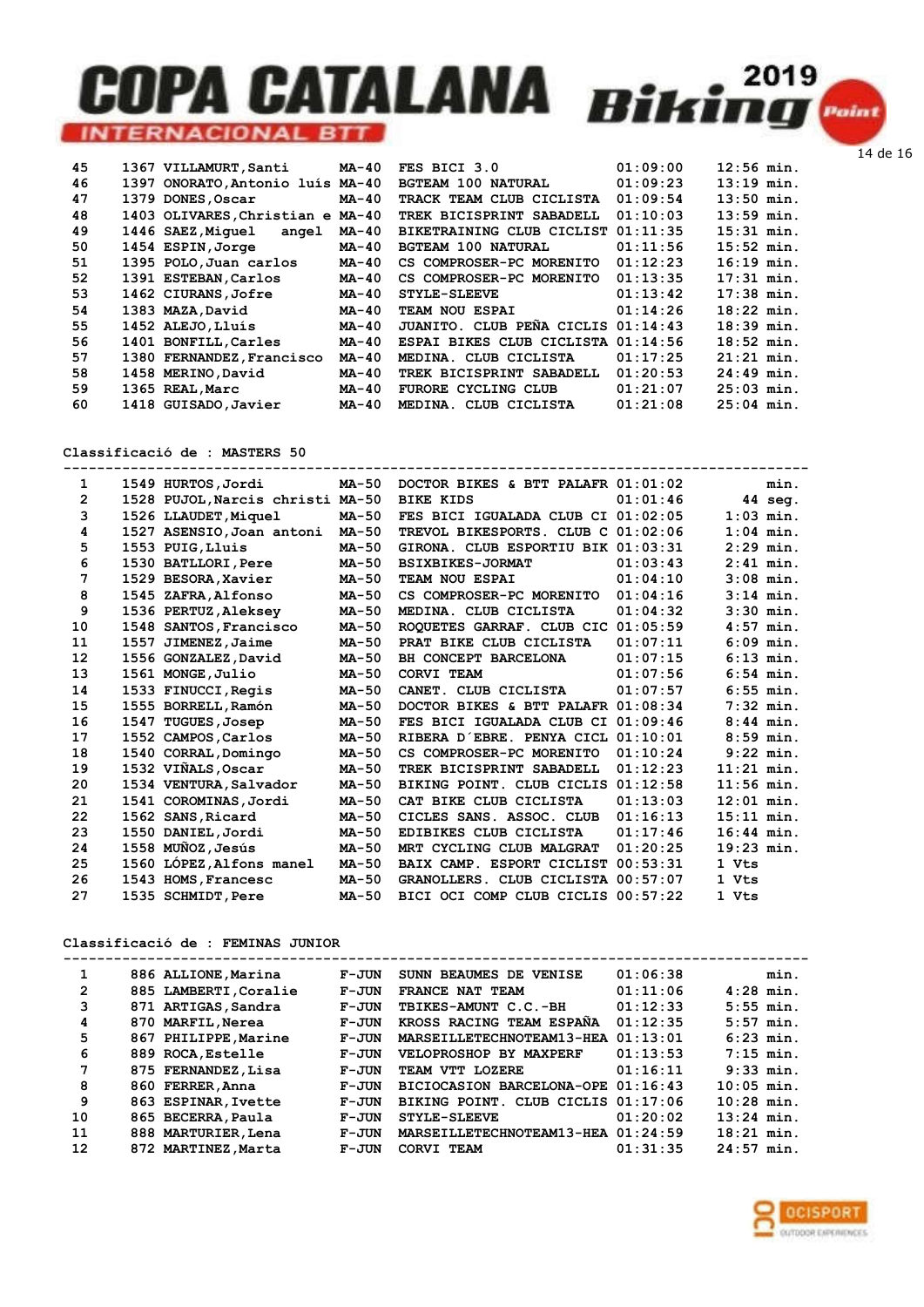#### Classificació de : FEMINAS MASTER 30

| 1              |                      |       | 810 MARRECAU, Siska simon F-M30 ADDICT BIKES RACING TEAM        | 01:13:45 | min.         |
|----------------|----------------------|-------|-----------------------------------------------------------------|----------|--------------|
| $\overline{2}$ | 809 FRANCO, Mar      | F-M30 | MARTORELL BIKE. CLUB                                            | 01:14:44 | $59$ seq.    |
| 3              |                      |       | 801 NEZHOVOROVA.Alexandr F-M30 MORENITO PENYA CICLISTA 01:16:39 |          | $2:54$ min.  |
| 4              | 813 BERTRAN, Nuria   | F-M30 | DIFFERENT BIKES CLUB CICL 01:19:49                              |          | $6:04$ min.  |
| 5              | 803 AL BAKALI, Laila | F-M30 | <b>BGTEAM 100 NATURAL</b>                                       | 01:31:36 | $17:51$ min. |
| -6             | 802 PEREIRA, Yolanda | F-M30 | ADDICT BIKES RACING TEAM                                        | 01:08:25 | 1 Vts        |

#### Classificació de : FEMINAS MASTER 40

| 834 SOMS, Clara     | F-M40 MEDINA. CLUB CICLISTA | 01:22:02 | min.      |
|---------------------|-----------------------------|----------|-----------|
| 836 MEDINA, Carmen  | F-M40 MEDINA. CLUB CICLISTA | 01:27:14 | 5:12 min. |
| 831 VILADOMS, Marta | $F-M40$ 73 TEM XX           | 01:28:50 | 6:48 min. |

#### Classificació de : 2 voltes

| Lloc de celebració : CORRO D'AMUNT |                 |                                  |  |  |
|------------------------------------|-----------------|----------------------------------|--|--|
| Data                               | : 10/03/19      |                                  |  |  |
| Classe de la prova                 | $\cdot$ $c2$    |                                  |  |  |
| Distancia                          | $\therefore$ 12 | $Kms - Promia$ : 17.32 $Kms/h$ . |  |  |

|      |               | Categ                                                                                                                                                                                                                                                                                                                                                           | Publicitat                       | Temps    | Diferencia   |
|------|---------------|-----------------------------------------------------------------------------------------------------------------------------------------------------------------------------------------------------------------------------------------------------------------------------------------------------------------------------------------------------------------|----------------------------------|----------|--------------|
|      |               | $F-CAD$                                                                                                                                                                                                                                                                                                                                                         | BIKING POINT. CLUB CICLIS        | 00:41:34 |              |
|      |               | MA-60                                                                                                                                                                                                                                                                                                                                                           | NAVARCLES. PENYA CICLISTA        | 00:42:15 | $41$ seq.    |
|      |               | MA-60                                                                                                                                                                                                                                                                                                                                                           | PEDAL SPORTS. CLUB CICLIS        | 00:43:13 | $1:39$ min.  |
|      |               |                                                                                                                                                                                                                                                                                                                                                                 | RADIKALBIKES-ARTSPORT            | 00:45:59 | $4:25$ min.  |
|      |               | MA-60                                                                                                                                                                                                                                                                                                                                                           | MEDINA. CLUB CICLISTA            | 00:46:34 | $5:00$ min.  |
|      |               | MA-60                                                                                                                                                                                                                                                                                                                                                           | NINETA BIKE CLUB                 | 00:46:38 | $5:04$ min.  |
|      |               | $F-CAD$                                                                                                                                                                                                                                                                                                                                                         | BICISPRINT. ESPORT CICLIS        | 00:47:03 | $5:29$ min.  |
|      |               | $F-CAD$                                                                                                                                                                                                                                                                                                                                                         | TEAM VTT LOZERE                  | 00:47:54 | $6:20$ min.  |
|      |               | MA-60                                                                                                                                                                                                                                                                                                                                                           | LES FRANOUESES V.UNIO CIC        | 00:48:16 | $6:42$ min.  |
|      |               | MA-60                                                                                                                                                                                                                                                                                                                                                           | LES FRANQUESES V.UNIO CIC        | 00:48:31 | $6:57$ min.  |
|      |               | MA-60                                                                                                                                                                                                                                                                                                                                                           | BICICLINIC CLUB CICLISTA         | 00:49:58 | $8:24$ min.  |
|      |               | $F-CAD$                                                                                                                                                                                                                                                                                                                                                         | VELO 2000ONET                    | 00:50:12 | $8:38$ min.  |
|      |               | MA-60                                                                                                                                                                                                                                                                                                                                                           | CENTELLES. PENYA CICLISTA        | 00:51:01 | $9:27$ min.  |
|      |               | $F-CAD$                                                                                                                                                                                                                                                                                                                                                         | <b>BGTEAM 100 NATURAL</b>        | 00:51:04 | $9:30$ min.  |
| 1607 | SALCEDO, Juan | MA-60                                                                                                                                                                                                                                                                                                                                                           | GIRONA. CLUB ESPORTIU BIK        | 00:53:07 | $11:33$ min. |
|      |               | $F-CAD$                                                                                                                                                                                                                                                                                                                                                         | RADIKALBIKES-ARTSPORT            | 00:53:42 | $12:08$ min. |
|      |               | MA-60                                                                                                                                                                                                                                                                                                                                                           | LES FRANQUESES V.UNIO CIC        | 00:59:01 | $17:27$ min. |
|      |               | Dor Cognom, Nom<br>926 MENDEZ, Sara<br>1602 PALOMINO, Josep<br>1605 GOMEZ, Antonio<br>1604 YEBENES, Blas<br>1612 CARBONES, Joan<br>934 CASTILLO, Nicole<br>935 ZANARDO, Axelle<br>1613 DEL PINO, Bernat<br>1614 SERRA, Antoni<br>1609 ROMANOS, Santiago<br>929 BERNIE, Enora<br>1601 CORS, Joan<br>927 VIVES, Claudia<br>928 BARROSO, Paula<br>1603 BRAU, Jaime | 1606 ESPARRAGUERA, Joaquim MA-60 |          |              |

#### Classificació de : MASTERS 60

| 1                     | 1602 PALOMINO, Josep             | MA-60 | NAVARCLES. PENYA CICLISTA 00:42:15 |          | seq.         |
|-----------------------|----------------------------------|-------|------------------------------------|----------|--------------|
| $\mathbf{2}^{\prime}$ | 1605 GOMEZ, Antonio              | MA-60 | PEDAL SPORTS. CLUB CICLIS 00:43:13 |          | 58 seg.      |
| 3                     | 1606 ESPARRAGUERA, Joaquim MA-60 |       | RADIKALBIKES-ARTSPORT              | 00:45:59 | $3:44$ min.  |
| 4                     | 1604 YEBENES, Blas               | MA-60 | MEDINA. CLUB CICLISTA              | 00:46:34 | $4:19$ min.  |
| 5                     | 1612 CARBONES, Joan              | MA-60 | NINETA BIKE CLUB                   | 00:46:38 | $4:23$ min.  |
| 6                     | 1613 DEL PINO, Bernat            | MA-60 | LES FRANQUESES V.UNIÓ CIC 00:48:16 |          | $6:01$ min.  |
| 7                     | 1614 SERRA, Antoni               | MA-60 | LES FRANQUESES V.UNIÓ CIC 00:48:31 |          | $6:16$ min.  |
| 8                     | 1609 ROMANOS, Santiago           | MA-60 | BICICLINIC CLUB CICLISTA           | 00:49:58 | $7:43$ min.  |
| 9                     | 1601 CORS, Joan                  | MA-60 | CENTELLES. PENYA CICLISTA 00:51:01 |          | $8:46$ min.  |
| 10                    | 1607 SALCEDO, Juan               | MA-60 | GIRONA. CLUB ESPORTIU BIK 00:53:07 |          | $10:52$ min. |
| 11                    | 1603 BRAU, Jaime                 | MA-60 | LES FRANQUESES V.UNIO CIC 00:59:01 |          | $16:46$ min. |

-----------------------------------------------------------------------------------------

#### Classificació de : FEMINAS CADETE

----------------------------------------------------------------------------------------- 1 926 MENDEZ,Sara F-CAD BIKING POINT. CLUB CICLIS 00:41:34